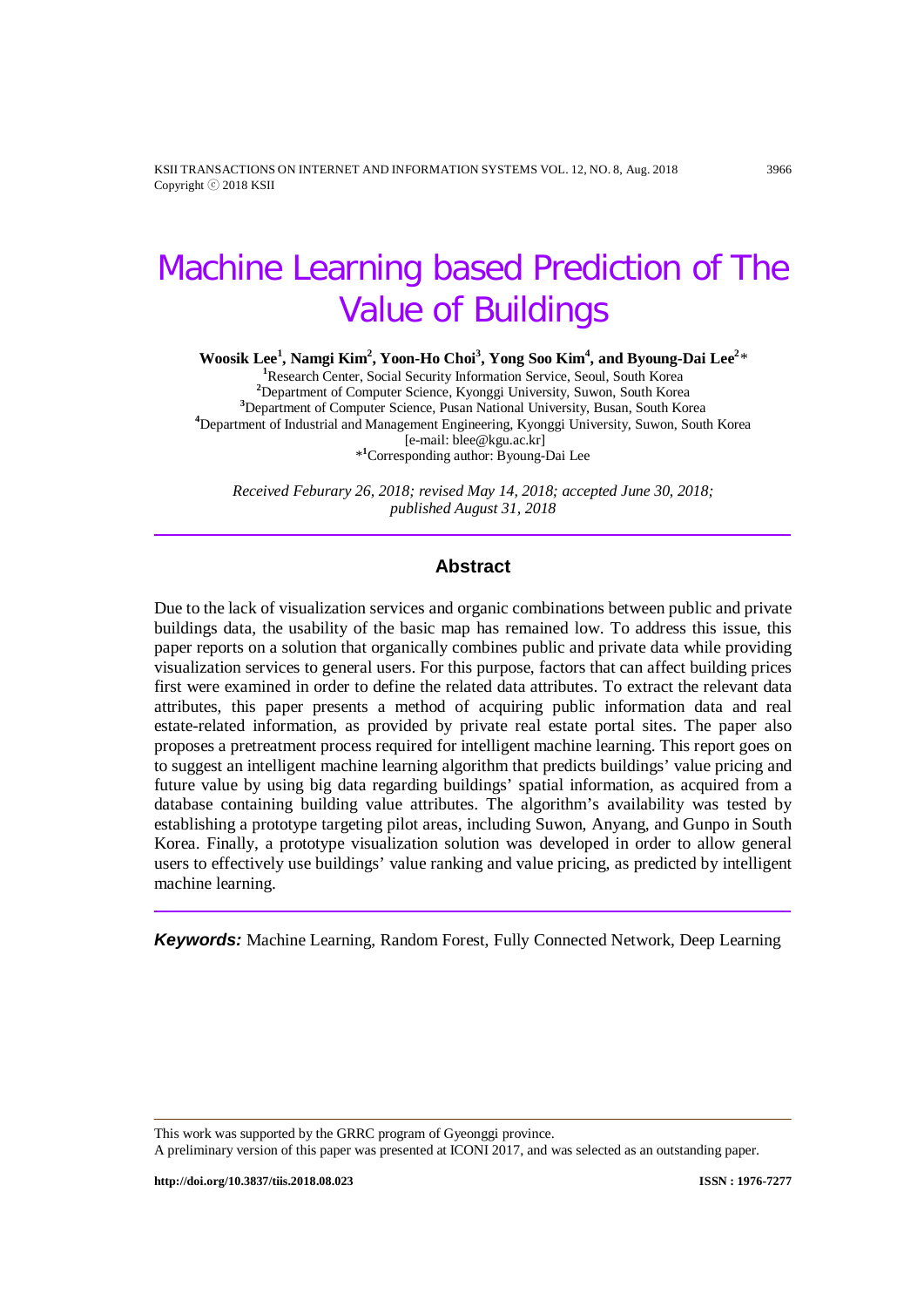## **1. Introduction**

National organizations, local governments, and public institutions recently have opened data to the public. This data had accumulated in a variety of fields, including education, health and medical services, public administration, social welfare, and science and technology. This development has ignited the creation of new businesses and jobs that make use of the data. In particular, the Basic Map of National Land Information, maintained and managed by the National Research Institute, contains a variety of serial cadastral maps and ortho-images. Through integration with multiple spatial information, the basic map can be applied to diverse convergent industrial fields, such as ubiquitous, mobile, and virtual spaces. A task remains in maximizing the utility of the Basic Map of National Land Information for space industries. Based on this need, mid- and long-term development roadmaps should be established in order to create new value and to reinforce the competitiveness of relevant industries.

However, there have been very few studies investigating the organic combination between public and private data or creating diverse services aimed at maximizing the usability of the Basic Map of National Land Information. Virtually no studies have attempted to create new services by combining the new technology of big data with the machine learning technique.

This study establishes a database by combining public and private data that currently are separated, thus developing a solution that provides visualization services to general users. To this ends, an in-depth study was implemented addressing three major aspects. First, factors that could potentially affect the building price were examined and relevant data attributes defined. This paper thus presents a data acquisition method for extracting relevant data attributes, according to information sources. Such data include public spatial information provided by the central and local governments and real estate-related information provided by the private real estate portal sites. The paper also introduces the pretreatment process required for intelligent machine learning. Second, this report suggests that intelligent machine learning can predict value pricing and the future value of buildings; to do so, it relies on big data regarding buildings' spatial information, as obtained from a database containing building value attributes. The availability of the algorithm was tested by establishing a prototype using Suwon, Anyang, and Sanbon in South Korea as a pilot area. Third, a prototype visualization solution was developed to support the general users' effective use of buildings' value ranking and value pricing, as predicted by intelligent machine learning.

Therefore, the purpose of this paper implement machine learning based prediction program and visualization prototype using public and private combined data set.

This paper will proceed in the following manner. Chapter 2 explains domestic and international trends regarding real estate information systems in the public sector and machine learning algorithms. Chapter 3 examines schema for the establishment of databases in terms of buildings' value attributes and the data acquisition method. Chapter 4 investigates representative machine learning algorithms that predict building values. Chapter 5 analyzes the experimental results regarding the effectiveness of building value prediction. Chapter 6 introduces a visualization solution that supports effective use by general users. The final chapter summarizes the study and presents future study plans.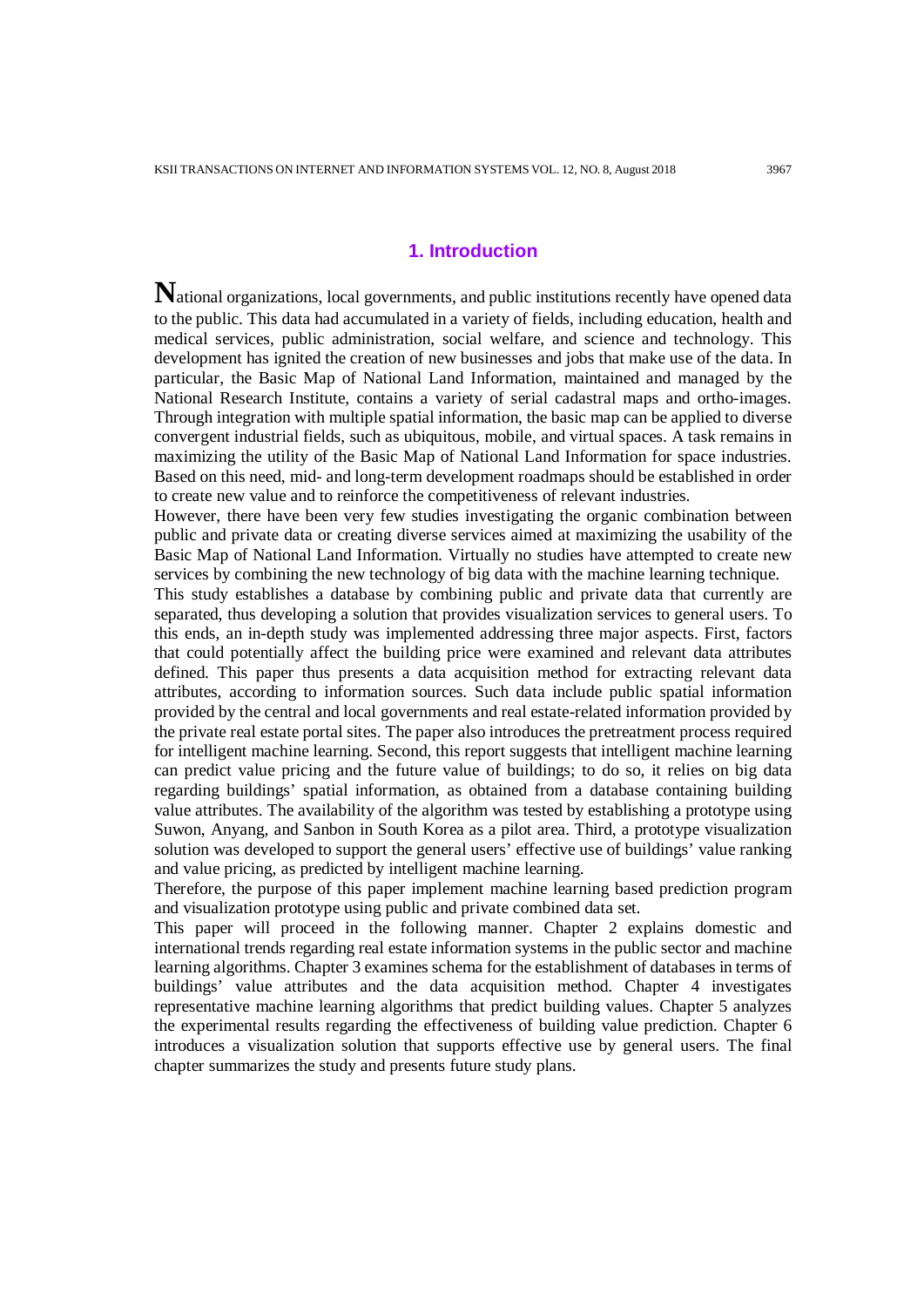## **2. Related Works**

This chapter examines representative domestic and international public information systems and reviews existing studies related to machine learning-based prediction of real estate value. In South Korea, several public portal systems contain real estate information, including the Onnara Integrated Portal of Real Estate Information, [1] the real Estate Transaction Management System (RTMS) [2], and Naver Real Estate [6].

The Onnara Integrated Portal of Real Estate Information [1] is the world's first real estate information portal serviced by a government. The service provides information about the price of nationwide real estate, including land and houses (the actual traded price of apartments, appraised value of land, declared price of house, and market value of apartments), as well as information about land use regulations by lot using map visualization. It also provides real estate-related civil services so that users can print confirmation documents regarding land use plans or register real estate online without visiting government offices. RTMS [2] is an integrated portal-based report system containing the actual traded price, established to secure transparency and trade order in the real estate market. Naver Real Estate (land.naver.com) [6] is a representative real estate portal service in Korea that provides real estate sales information as well as information about the surrounding environment, including cadastral maps, aerial photographs, and street views. In addition to these systems, the Korean Appraisal Board [3] provides statistical data about real estate, the Korean Credit Bureau [4] supports the establishment of regional public policies and real estate while providing credit information, and Wisenet [5] offers a counseling system for real estate customers. Finally, Jik Bang is an information system specializing in annual and monthly rents [7], and LOBIG provides market value information by using public data and artificial intelligence [8].

Similar to the real estate information system in Korea, many public information systems about real estate also have been established in the United States, the United Kingdom, and Japan.

In the United States, information related to the real estate market is produced and managed by the National Statistical Office, the Federal Housing Finance Agency, the Department of Housing and Urban Development (HUD), and private organizations [9]. In the United Kingdom, real estate-related statistics [10] are produced and managed by the National Statistical Office, Land Registry, the Department for Communities and Local Government (DCLG 5), and private organizations. Interform by DCLG 5 is a system that compiles data from the local governments. Interform distributes Excel files with survey items along with a manual for writing each statistics item. The system retrieves the completed files and compiles the data. The UK Land Registry announces monthly market trend data, including the House Price Index, transaction data, and recent sales price information. In Japan, real estate-related statistics are produced and managed by the Statistics Bureau at the Ministry of Internal Affairs and Communications; the Ministry of Land, Infrastructure, Transport and Tourism; the Japan Real Estate Research Institute; the Real Estate Distribution System; and the Tokyo Stock Exchange [11]. The Japan Real Estate Research Institute and the Real Estate Distribution System handle statistics related to real estate prices and transactions. The Statistics Bureau handles information related to housing supply and current issues in the real estate market. The Ministry of Land, Infrastructure, Transport, and Tourism has taken action to improve the real estate transaction systems, creating the Real Estate Information Center, which collaborates with the Real Estate Information Network System (REINS). The Real Estate Information Center is a system that provides comprehensive real estate information combining transaction information, public information, and regional and population information through collaboration with the REINS. Transaction information includes price, ownership history,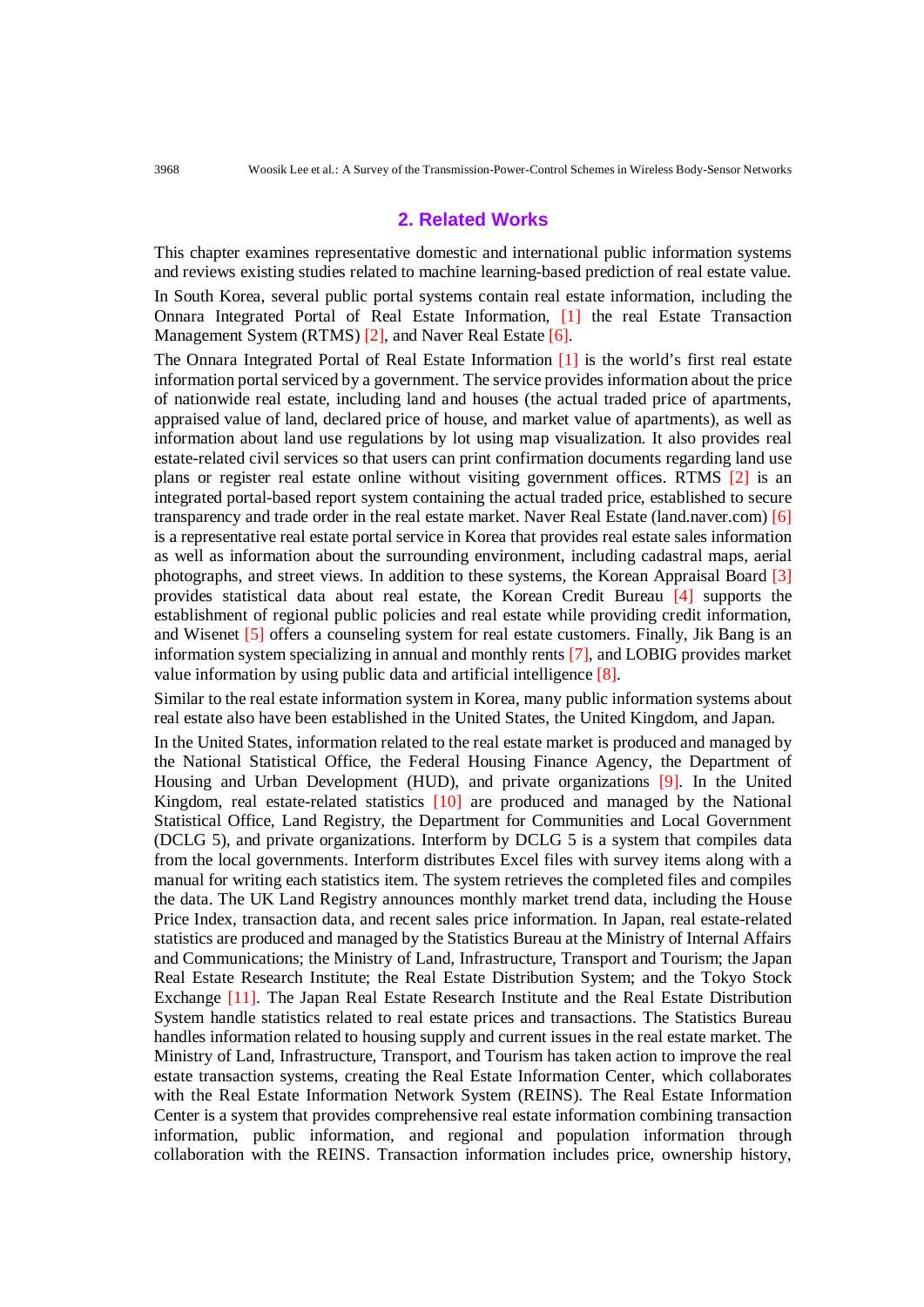guarantees, construction costs, appraisal evaluations, and diagnostic reports. Public information includes taxes, land use zoning, history of flooding, history of maintenance, and real estate maps. Along with this data, the system also provides population and regional information.

Although no previous study has specifically analyzed national public data based on intelligent machines, several studies have considered the vision of using a national public information platform or machine learning [12]-[17].

Kang (2016) [12] studied a method for connecting and integrating an open platform of spatial information with a national public information database. The study investigated the technical schemes required to collaborate with V World, which is an open platform spatial information service provided by the Ministry of Land, Infrastructure, and Transport. Unfortunately, the study followed a rather simple survey format in terms of the national public information database and did not include plans for specific database use or applying development systems. Sim (2016) [13] introduced a method for determining real estate values by using machine learning algorithms, classifying artificial intelligence into four phases. Specifically, the study explained the following four phases in the value determination process for machine learning: choosing the real estate for value determination, data establishment and pretreatment, algorithm exploration and modeling, and practical operation and sophistication process. However, the study failed to apply the presented scheme to a specific case. Cho (2016) [14] described the usability and outlook of a large data-based artificial intelligence system in the real estate field. The study introduced the current situation in the real estate service industry by summarizing information about the service based on theme classification and regional classification. The study also examined the classification system of spatial information and the number of datasets in each category. The study elaborated on the map learning algorithm using an actual example. Unfortunately, the study did not explain how to apply a specific machine learning scheme. Chung [15] conducted research into predicting the price index of multi-unit houses using an artificial neural network. The study implemented an experiment by directly building an artificial neural network composed of 12 intelligence neural networks. Due to the simplicity of the artificial neural network model, the researcher recommended more specific experiments applying up-to-date techniques. Yeon (2015) [16] employed a study using a logistic regression model and decision-making tree in order to improve the accuracy of homes' standard declared price based on the machine learning-based approach. The study adapted an ensemble model using bagging and gradient boosting. However, it was an early study into the declared price of houses, and it lacked sufficient investigation into advanced model applications. Lee and Park (2016) [17] examined applications of the machine learning model for estimating the price of detached houses. Through a detailed comparison analysis, the paper examined non-parametric models' characteristics and pros and cons, including GAM, RF, MARS, and SVM. The study also conducted an actual experiment evaluating model performance. However, the study implemented no specific analysis of the deep learning scheme. Hwang (2017) [18] presented diverse cases related to combining big data in the real estate market. However, the paper faces a limitation: it did not cover the use of artificial intelligence schemes or specific realization methods. In our research, we first implemented an integration of public and private data before predicting future value based on the established database referring to a machine learning algorithm. This paper also discusses a solution for prototype visualization that assists effective use by general users.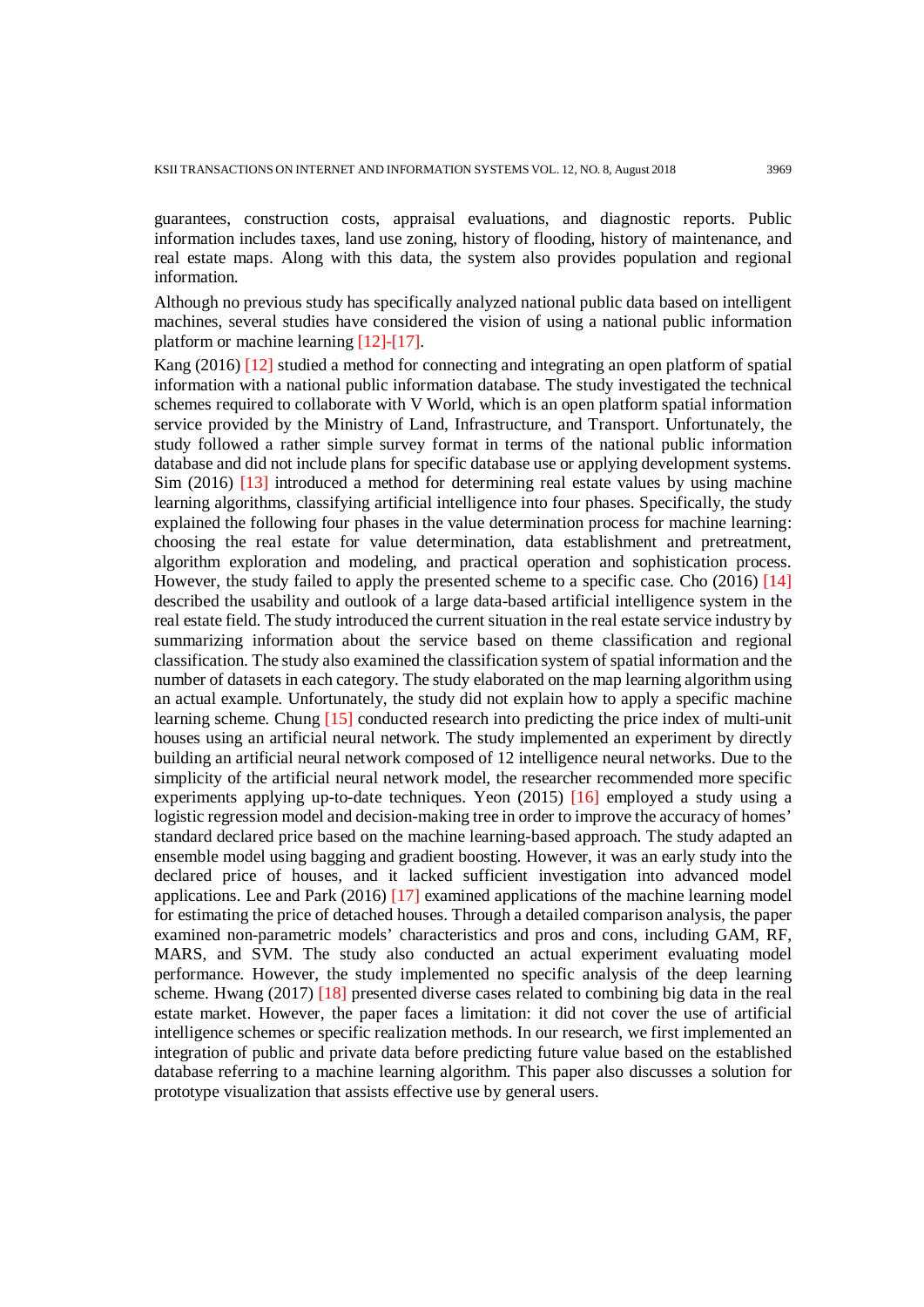## **3. Model for Transmission-Power Control**

This chapter examines potential factors that affect building prices before defining the related data attributes. To extract the relevant data attributes, the data acquisition method is explained according to the information source, including the public spatial information data provided by the central and local governments and real estate-related information provided by the private real estate portal sites.

### **3.1 Database Schema**

This section examines the potential factors affecting building price and defines the schema for establishing a database. **Fig. 1** illustrates the data schema used to establish a building database. This information is based on apartments' physical attributes, including accessibility, surrounding environment, and block attributes of 0.5 kilometers, 1.0 kilometers, and 1.5 kilometers.



**Fig. 1.** Structure of Building Physical Properties

The physical attributes of apartment includes the following: pyeong (approximately 3.3 square meter) type of each building, as that is distinguished by the GIS building integration identification number;, price per pyeong;, legal dong code;, legal dong name; of dong, lot number; building, name; of the building uilding, sub- name; of the building, address by street name code;, eup-myeon-dong-ri and basement code of address by street name;, main and subhouse number of the address by street name;, upper level building identification number;, the number of ground stories;, date of approval;, date of user permission;, ratio of floor area to site;, level of deterioration;, total number of households;, number of households of each pyeong type of the complex;, brand value score;, walking time to elementary school;, and latitude and longitude location information.

**Table 1** shows the column definition of the apartments' the physical attributes of the apartment. The item name is separated in English and Korean. Sample data shows the data that can be referred to when implementing the actual data collection. P0 is the GIS building integration identification number corresponding to that each building has. P1, which refers to pyeong type, refers to means the pyeong information of the apartment to the KB market value, with a where the unit value of is 10,000 KRW. P3 is a legal dong code, which is a ten-digit administrative district code indicating where the land is located. Legal dong refers to means the name of the administrative district where the land is located. P5-P25 references means specific information about of each building. P26 shows the score by brand of each apartment. P28 and P29 indicates means the latitude and longitude value of each building, respectively.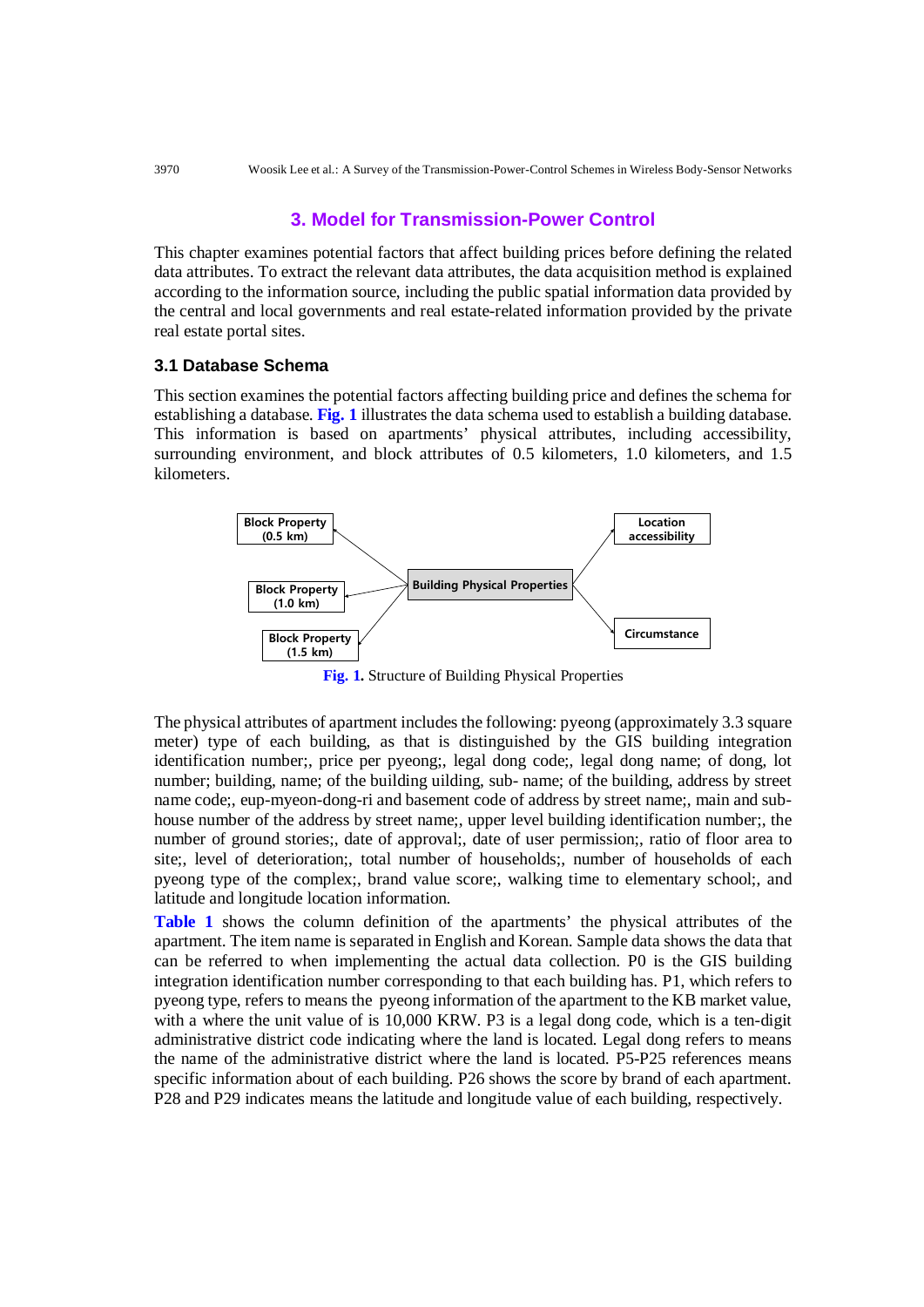| Item name (English) | Item name (Korean)                                                                        | Sample data                                       |  |
|---------------------|-------------------------------------------------------------------------------------------|---------------------------------------------------|--|
| P <sub>0</sub>      | Integrated GIS building ID No.                                                            | 1995200436094527695200000000                      |  |
| P1                  | Pyeong type (Target)                                                                      | 66.12                                             |  |
| P2                  | Price per pyeong (Label)                                                                  | 12300                                             |  |
| P <sub>3</sub>      | Legal dong code                                                                           | 4117310200                                        |  |
| <b>P4</b>           | Legal dong name                                                                           | Gwanyang-dong, Dongan-gu, Anyang-si, Gyeonggi-do, |  |
| P <sub>5</sub>      | Lot No.                                                                                   | $37 - 3$                                          |  |
| $P6-1$              | Building name (spatial<br>information)                                                    | Ace Apt.                                          |  |
| $P6-2$              | Building name (Naver)                                                                     | Ace Apt.                                          |  |
| P7                  | Building No.                                                                              | No. 101                                           |  |
| P <sub>8</sub>      | Road name address code                                                                    | 111104100096                                      |  |
| P <sub>9</sub>      | Road name address eup<br>myeon dong ri code                                               | $\mathbf{1}$                                      |  |
| P <sub>10</sub>     | Road name address<br>underground code                                                     | $\mathbf{0}$                                      |  |
| P11                 | Road name address main No.                                                                | 00253                                             |  |
| P <sub>12</sub>     | Road name address sub No.                                                                 | 00007                                             |  |
| P13                 | Parent building identification<br>No.                                                     | 100204360                                         |  |
| P14                 | No. of stories                                                                            | 16                                                |  |
| P <sub>15</sub>     | Permit date                                                                               | 20160822                                          |  |
| P <sub>16</sub>     | Date of approval of use                                                                   | 20160822                                          |  |
| P17                 | floor area ratio                                                                          | 67                                                |  |
| P18                 | Deterioration level                                                                       | 17                                                |  |
| P19                 | Total No. of households                                                                   | 1235                                              |  |
| P <sub>20</sub>     | No. of households by floor<br>space                                                       | 25                                                |  |
|                     | $(20$ pyeong: less than $12m2$ )                                                          |                                                   |  |
| P21                 | No. of households by floor<br>space<br>$(30 \text{ pyeong: less than } 99.17 \text{m}^2)$ | 25                                                |  |
| P22                 | No. of households by floor<br>space<br>$(40 \text{ pyeong: less than } 32.23 \text{m}^2)$ | 25                                                |  |
| P <sub>23</sub>     | No. of households by floor<br>space<br>(50 pyeong: less than<br>$165.292$ )               | 25                                                |  |
| P <sub>24</sub>     | No. of households by floor<br>space<br>(60 pyeong: less than<br>198.35 <sup>2</sup>       | 25                                                |  |
| P <sub>25</sub>     | No. of households by floor<br>space<br>(60 pyeong: more than<br>$198.352$ )               | 25                                                |  |
| P <sub>26</sub>     | <b>Brand</b>                                                                              | 10                                                |  |
| P27                 | Walking time to primary<br>school                                                         | 6                                                 |  |
| P <sub>28</sub>     | Location information (latitude)                                                           | 176884.5095                                       |  |
| P <sub>29</sub>     | Location information<br>(longitude)                                                       | 431582.1237                                       |  |

**Table 1.** Column definition of the physical attributes of apartments

Accessibility is an indicator that measures the accessibility of each building. It includes travel time to Gangnam, distance to highway interchange, distance to subway station, number of bus stops within a 200-meter range, and distance to bus stop.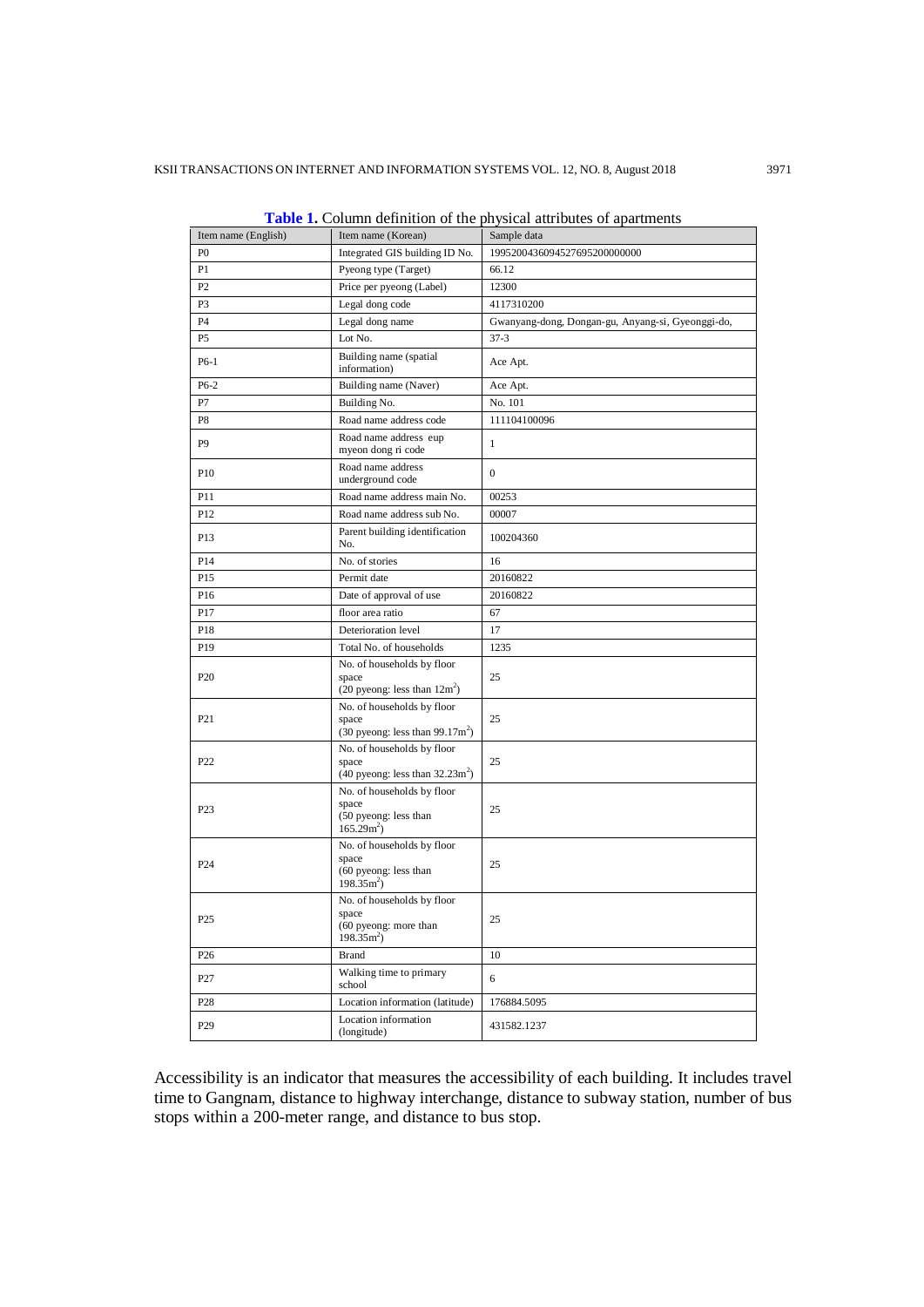**Table 2** shows the column definition of accessibility. The item name is separated in English and Korean. Sample data show the information that can be referred to when implementing actual data collection. L0 refers to the unique GIS building integration identification number of each building. L1 indicates how long it takes to reach the Gangnam region for each building. L2 and L3 indicates the lineal distance from each building to the nearest highway IC and the nearest subway station, respectively. L4 refers to the number of bus stops within 200 meters of each building. L5 indicates the distance to the nearest bus stop from each building.

| Item name (English) | Item name (Korean)             | Sample data                  |
|---------------------|--------------------------------|------------------------------|
| L0                  | Integrated GIS building ID No. | 1995200436094527695200000000 |
| L1                  | Entry time to Gangnam          | 125.12                       |
| L <sub>2</sub>      | Distance to Expressway IC      | 125.12                       |
| L <sub>3</sub>      | Distance to subway station     | 125.12                       |
| L4                  | No. of bus stops within 200m   |                              |
| L5                  | Distance to the bus stop       | 120.12                       |

**Table 2.** Column definition of the location accessibility

The "surrounding environment" refers to the existence of neighboring buildings around each building. The surrounding environment attributes include the distance from each building to a general hospital, large retailers, department stores, parks, public offices, McDonald's, Starbucks, rental apartments, crematoriums, detention centers/prisons, brothels, and food waste composting facilities.

**Table 3** shows the column definition for the surrounding environment. The item name is separated in English and Korean. Sample data show the information that can be referred to when implementing actual data collection. N0 refers to the unique GIS building integration identification number for each building. N1-N12 indicates the distance from each building to a general hospital, large retailers, department stores, parks, public offices, McDonald's, Starbucks, rental apartments, crematoriums, detention centers/prisons, brothels, and food waste composting facilities. The distance between the building and each surrounding environmental feature was measured in meters.

| Item name (English) | Item name (Korean)                  | Sample data                  |
|---------------------|-------------------------------------|------------------------------|
| N <sub>0</sub>      | Integrated GIS building ID No.      | 1995200436094527695200000000 |
| N1                  | Distance to general hospital        | 1520                         |
| N <sub>2</sub>      | Distance to supermarket             | 1520                         |
| N <sub>3</sub>      | Distance to department store        | 1520                         |
| N4                  | Distance to park                    | 1520                         |
| N5                  | Distance to public office.          | 1520                         |
| N <sub>6</sub>      | Distance to McDonald's              | 1520                         |
| N7                  | Distance to Starbucks               | 1520                         |
| N8                  | Distance to rental apartment        | 1520                         |
| N9                  | Distance to crematorium             | 1520                         |
| N <sub>10</sub>     | Distance to detention center/prison | 1520                         |
| N11                 | Distance to brothel                 | 1520                         |
| N <sub>12</sub>     | Distance to food recycle facility   | 1520                         |

**Table 3.** Column definition of the surrounding environment

"Block attributes" include the average level of deterioration, the housing population figure, the average age of the housing population, district distribution information, the number of private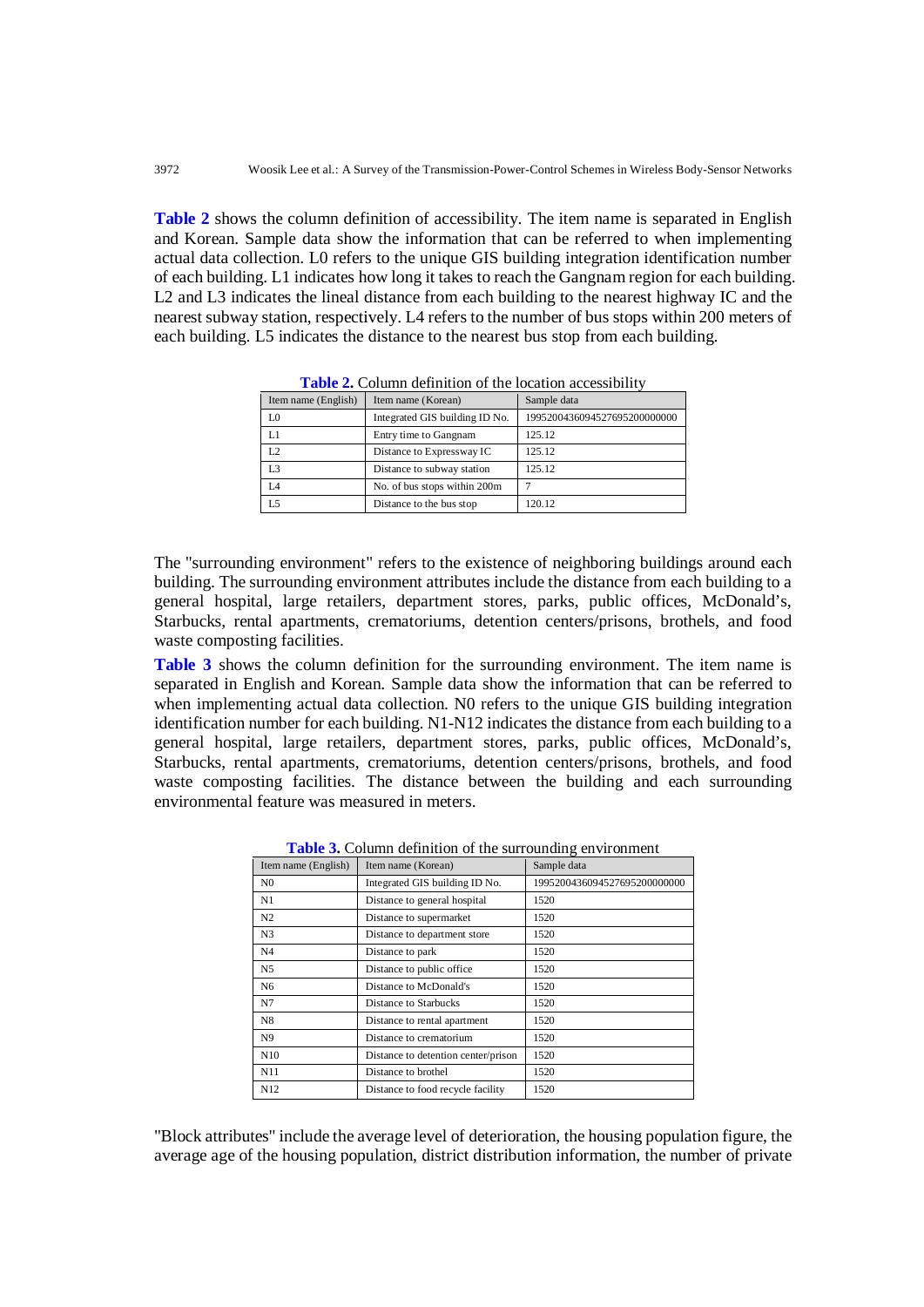educational institutes, and the number of middle and high schools within 0.5, 1.0, and 2.0 kilometers of each building.

**Table 4** shows the column definition for block attributes. The item name is separated in English and Korean. Sample data show the information that can be referred to when implementing actual data collection.

| Item name (English)  | Item name (Korean)                     | Sample data                  |
|----------------------|----------------------------------------|------------------------------|
| BA0, BB0, BC0        | Integrated GIS building ID No.         | 1995200436094527695200000000 |
| BA1, BB1, BC1        | Average deterioration level            | 12.3                         |
| BA2, BB2, BC2        | Number of residential population       | 252                          |
| BA3, BB3, BC3        | Mean age of the residential population | 54.3                         |
| BA4, BB4, BC4        | Land use zoning distribution 1         | 58.3                         |
| BA5, BB5, BC5        | Land use zoning distribution 2         | 58.3                         |
| BA6, BB6, BC6        | Land use zoning distribution 3         | 58.3                         |
| BA7, BB7, BC7        | Land use zoning distribution 4         | 58.3                         |
| <b>BA8, BB8, BC8</b> | Land use zoning distribution 5         | 58.3                         |
| BA9, BB9, BC9        | No. of private education institutes    | 52                           |
| BA10, BB10, BC10     | No. of middle and high schools         | 52                           |

**Table 4.** Column definition of the block attributes (0.5, 1.0, and 2.0km)

The column definition of block attributes BA, BB, and BC was attached in front of the item name, according to the distance value of each block attribute. Here, the distance value of the block attribute has a range in a rectangular shape, with a center point indicating the location of each building separated by the GIS building integration identification number, as shown in **Fig. 2**. BA, BB, and BC refers to distance values of 0.5 kilometers, 1.0 kilometers, and 2.0 kilometers, respectively.



**Fig. 2.** Diagram of the block attribute range

Referring to average deterioration level, BA0, BB0, and BC0 represent the sum average of the deterioration level of each building in the relevant block. The size of the housing population refers to the number of people living in the relevant block. The average age of the housing population is the sum of the age of all people living in the relevant block divided by the number of people in the housing population.

Use district distribution is classified into residential zone, commercial zone, industrial zone, green belt zone, and management zone. Use district distribution 1 refers to a residential zone, and use district distribution 2 indicates a commercial zone. Use district distribution 3 references an industrial zone, and use district distribution 4 indicates a green belt zone. Finally,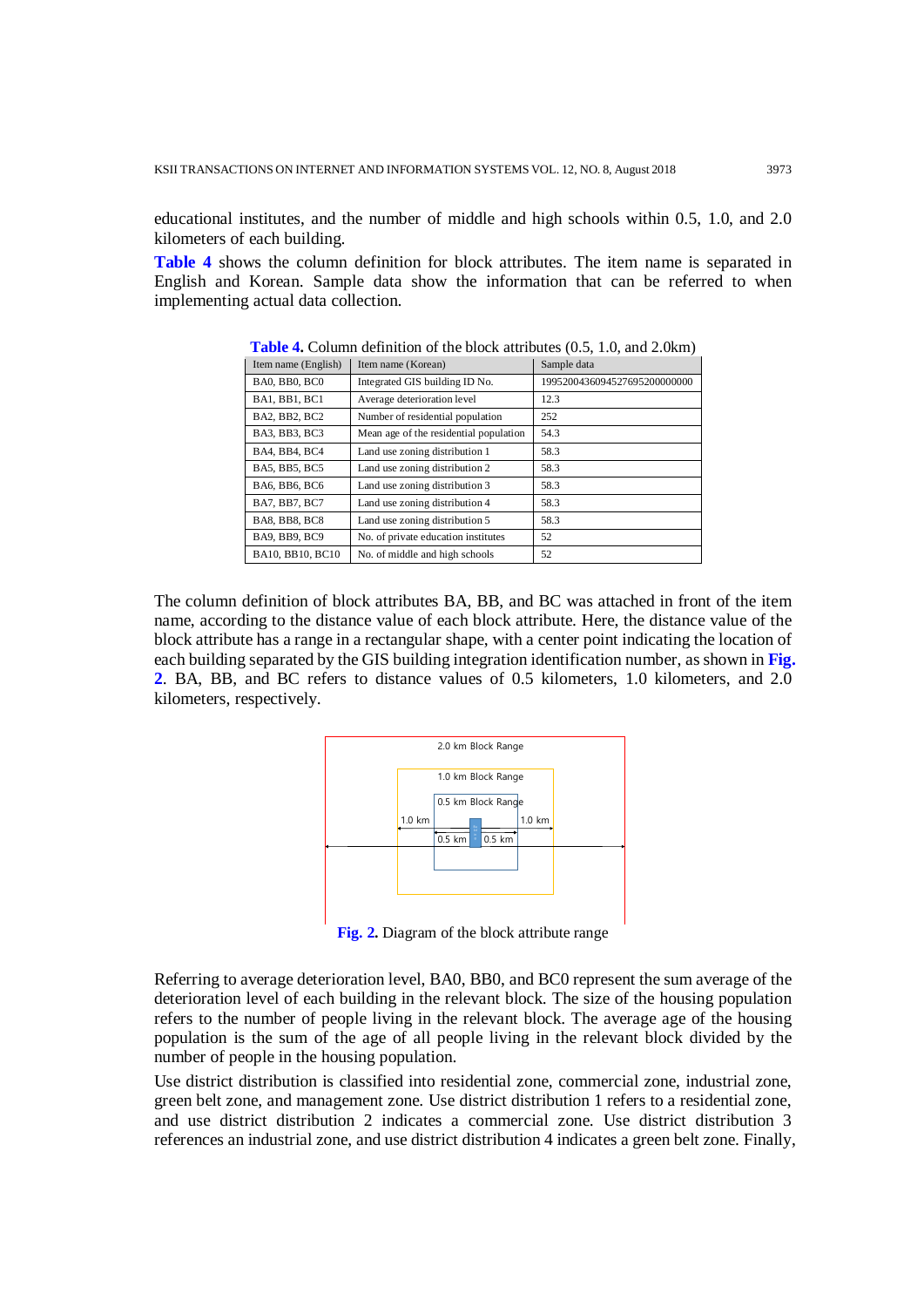use district distribution 5 refers to a management zone. Residential zones include type 1 exclusively residential zones, type 2 exclusively residential zones, type 1 general residential zones, type 2 general residential zones, type 3 general residential zones, and semi-residential zones. Commercial zones include central commercial zones, general commercial zones, neighboring commercial zones, and retail commercial zones. Industrial zones include exclusively industrial zones, general industrial zones, and semi-industrial zones. Green belt zones include preservation green belt zones, production green belt zones, and natural green regions. Management zones include preservation management zones, production management zones, and program management zones.

#### **3.2 Data Gathering Mechanism**

This section examines the data acquisition method according to the information sources. These sources include public spatial information data provided by the central and local governments and real estate-related information provided by private real estate portal sites.

To extract the public spatial information data provided by the central and local governments, we located basic information using an open application programmer interface (API) provided by the Portal of Public Information Data and Data Center. Based on this basic information, specific information was extracted using the ArchGIS tool [21].

First, UQA information corresponding to building keywords was extracted from the public data. We approached the data using an SQL query statement in the ArcGIS program to extract UQA information. The first step was to recall shp files containing building polygons in ArcGIS. Once the shp file was recalled, a polygon was drawn on the ArcGIS main screen according to the information about each polygon. When a map is entered into the ArcGIS background, users can see which part of the current map corresponds to each polygon at a glance, allowing efficient selection of the desired polygon. The extraction is facilitated by the SQL query statement, which is widely used in the database.

To extract the desired data from the polygon existing in ArcGIS, the AWL query statement related to the data extraction should be entered into the window for SQL query. For example, to extract data containing the word "UQA122" in the A1 column, we must use an SQL query statement such as "A1" LIKE "%UQA122."

When the data are extracted by the SQL query statement, the color of the selected polygon changes so users can check the data expressed in different colors on the map. **Fig. 3** shows the blue color of a selected polygon in ArcGIS.



**Fig. 3.** The example of ArcGIS for region selections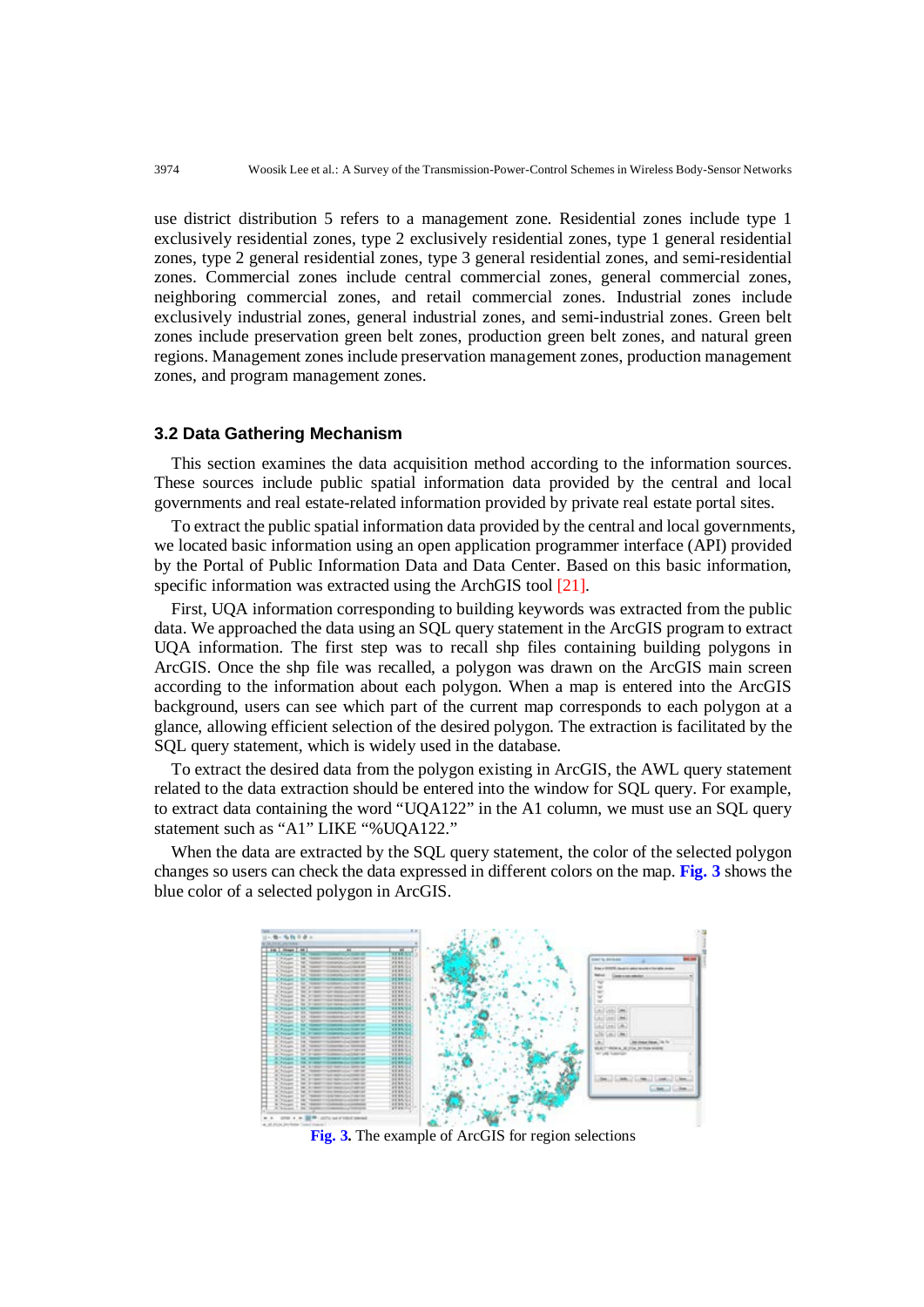The EDS Viewer Program allows extraction of latitude and longitude values in the left bottom and right top of each polygon box [22]. Based on these extracted latitude and longitude values, users can obtain the ratio that the relevant polygon occupies.

To obtain information about the bus stops located within 200 meters of a certain building, we used the service API of bus stop lookups in the public data portal. In particular, we determined the service API of bus stop lookups for the X and Y coordinates using the request variable shown in **Table 5**.

| Item (Korean) | Item (English) | Item size | Item category | Sample data | Item description        |
|---------------|----------------|-----------|---------------|-------------|-------------------------|
| X coordinate  | X              | 10        | Mandatory     | 127.1       | X coordinate<br>(WGS84) |
| Y coordinate  |                | 10        | Mandatory     | 37.03       | Y coordinate<br>(WGS84) |

**Table 5.** Station Stop Service Request Variable

**Table 6** shows the printed output received at this point in the process.

| Item (Korean)                 | Item (English)                  | Item size | <b>Item</b><br>category | Sample data                | Item description                     |
|-------------------------------|---------------------------------|-----------|-------------------------|----------------------------|--------------------------------------|
| List of bus stops             | <b>BusStationAroundL</b><br>ist | 166       | Mandatory               |                            | List of bus stops                    |
| Bus stop ID                   | stationId                       | 166       | Mandatory               | 231001214                  | Bus stop ID                          |
| Bus stop name                 | stationName                     | 100       | Mandatory               | Pangok<br>Middle<br>School | Bus stop name                        |
| Bus stop No.                  | mobileNo                        | 5         | Mandatory               | 01234                      | Unique<br>five-digit<br>mobile No.   |
| Region name                   | regionName                      | 30        | Option                  | Seongnam-si                | Region name where<br>the bus stop is |
| Control region                | districtCd                      | 1         | Mandatory               | 1                          | Control region of the<br>route       |
| Median Bus Lane<br>available? | centerYN                        | 1         | Option                  | Y                          | N: General<br>Y: Median bus lane     |
| X coordinate                  | X                               | 10        | Mandatory               | 127.109                    | X coordinate of bus<br>stop          |
| Y coordinate                  | Y                               | 10        | Mandatory               | 37.03                      | Y coordinate of bus<br>stop          |

**Table 6.** Request results from the bus stop search service

Different from the API provided by the central and local governments, extracting private information data requires morpheme extraction. Thus, we approached websites that provide private data and extracted data using morpheme analysis. This research established a database using information provided on the Naver Real Estate and KB Real Estate websites.

To extract essential data from the Naver Real Estate Service website, we first accessed the service and navigated to the needed screen. This screen showed the relevant complex after selecting the provincial units of do, si, gu, and dong, as well as the name of the complex. The new screen then provided diverse information about the complex, including occupancy date, construction company, and area. Here, we used the legal name of dong, lot number, and total number of households in the complex as the screen information. Users can locate information about the pyeong type of the relevant complex by selecting a floor plan type on the complex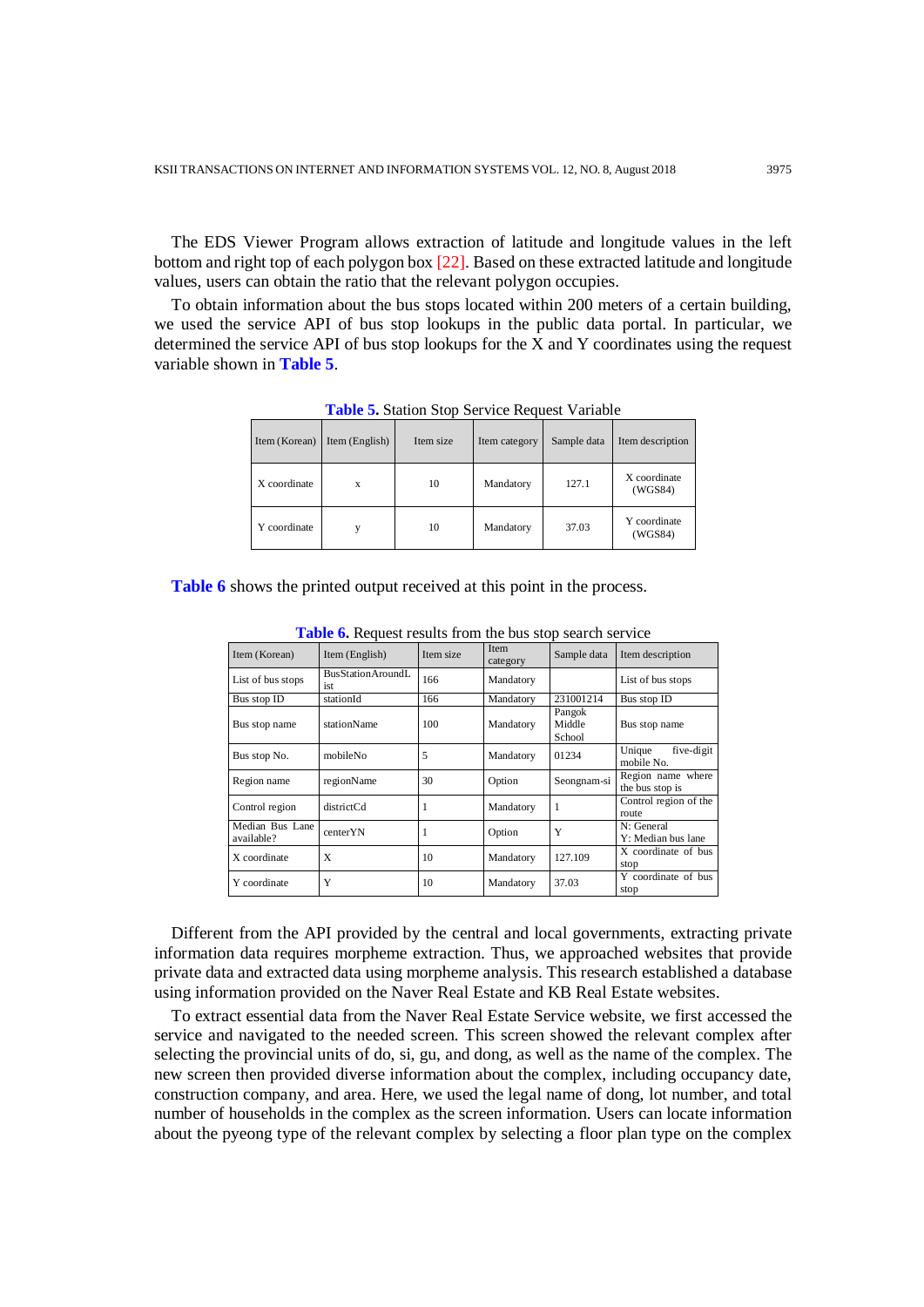screen. Pyeong type information includes supplied area, area of exclusive use, and the number of households living in each pyeong type in the complex.



**Fig. 4.** Naver Real Estate Service Website

We next sought the market value of each complex from the KB Real Estate Service by the KB Kookmin Bank. The first step was to check each do, si, gu, dong, and complex on the main page and the market value page of the KB Real Estate Service. After clicking the market value in the top menu of the main page, the list of metropolitan cities, including Seoul and dos, appear on the right side along with the national map. Users can see the list of gu or cities in the region when they click on the desired region. Similarly, a list of dong pops up when users select gu or si. Finally, a list of complexes is presented after choosing the name of a dong.

Once the desired complex is chosen, the page displays sales price per each area, the lower average for rent prices, the general average for rent prices, and the upper average for rent prices (**Fig. 5**). Price information is updated every month, and users can see the past market value history by clicking the 'past market value lookup' button on the graph. Then, a window for past market value lookup pops up; here, the bottom of the page displays the sales price as well as lower, general, and upper average rent prices for the chosen month. The baseline month for the currently collected market value data is March 2017.

Different from the information method using parsing like the Naver Real Estate Service, the KB Real Estate Service has automated the collection of market value through a crawling scheme. The Selenium Webdriver module [19] was added to the previously-used scheme. After opening the past market value lookup page in the webdriver's phantomJS browser [20] and retrieving region and complex selections using the find\_element\_by\_xpath() function, the contents can be changed using the click() function. Using this process, we are able to search and store in Excel the sales price and rent price of each pyeong type in the complex as of March 2017.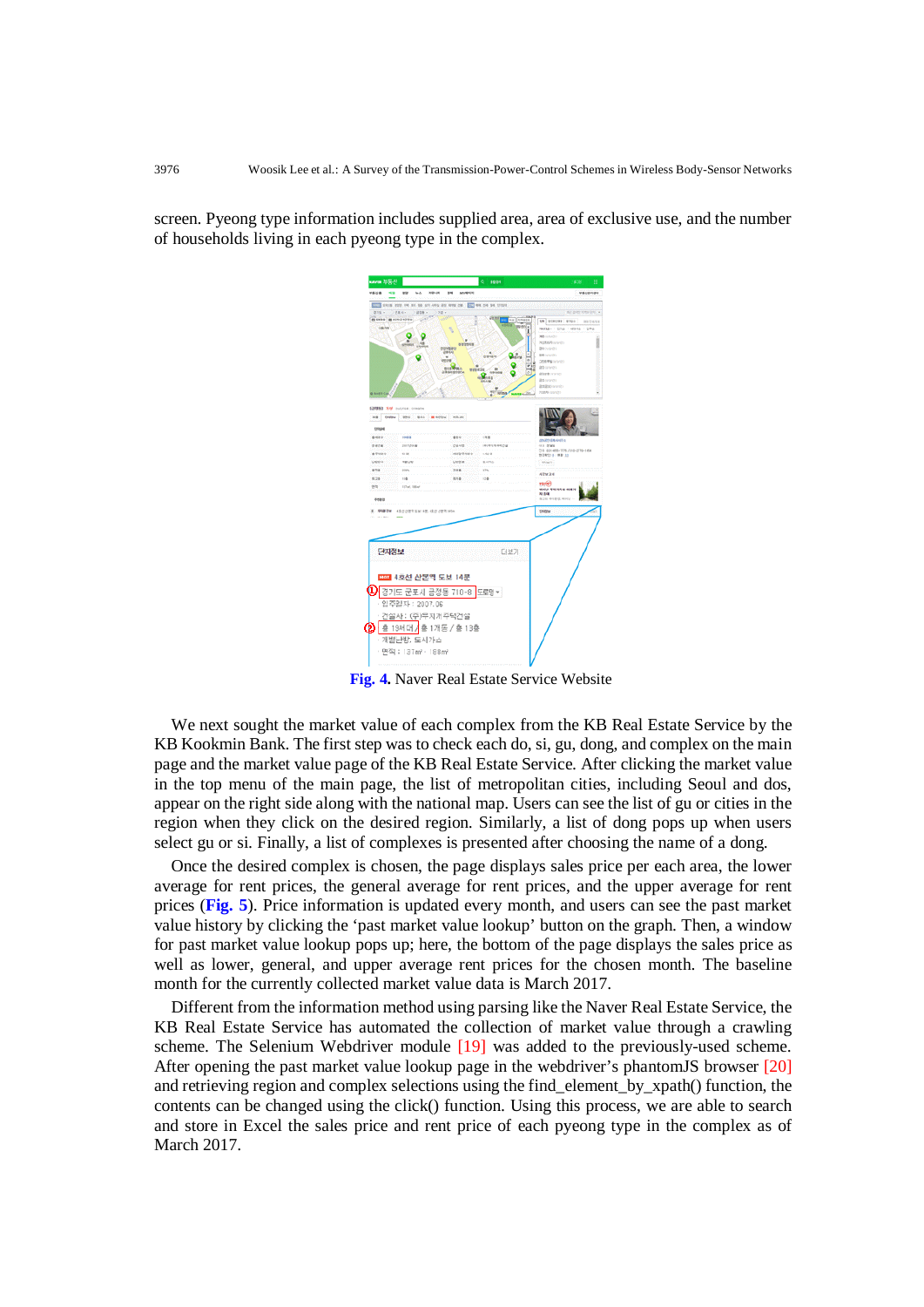| + C O @ niand kbstac.com/pusco/page=80AE9494946ading |                                                                                                      |                             |                                               |                                 |                                             |       |                                                                    | ŵ           |
|------------------------------------------------------|------------------------------------------------------------------------------------------------------|-----------------------------|-----------------------------------------------|---------------------------------|---------------------------------------------|-------|--------------------------------------------------------------------|-------------|
| KBREEN #39                                           |                                                                                                      |                             |                                               |                                 |                                             |       |                                                                    | E 8안8개사 변용관 |
| KB早居산                                                | 哨警                                                                                                   | ALME.                       | 自告                                            | N/ST                            | 22141                                       | 早新分配址 | MYMBH                                                              |             |
| 双码点键<br><b>1668</b> EL<br>百万车<br>244                 |                                                                                                      | <b>aus</b>                  | <b>an</b>                                     |                                 |                                             |       |                                                                    |             |
| <b>Warren</b>                                        | <b>NHH</b>                                                                                           |                             |                                               |                                 |                                             |       | 近型面内容を小宮小宮<br><b>NUD 450 253</b>                                   |             |
| ٠<br>佳设地上标业<br>-<br><b>EDI</b><br><b>BALMEY</b><br>m | <b>Inte</b><br>番篷 白白花<br>→ はってる   第174条 (お2) にお内にの<br><b>WW 433-4934</b><br>梅梅 2 1 254 0 1 1 1 4 0 1 | <b>GE INSIDE</b>            |                                               | $\times$<br>2W<br><b>SIGLIA</b> |                                             |       | - 2018. CONVERSIONS<br><b>INSTRUME DANIERS</b><br>与集: (71/1990.09) |             |
|                                                      |                                                                                                      |                             |                                               |                                 |                                             |       |                                                                    |             |
| <b>GOVERNO</b><br>20.3125                            | <b>STAND</b><br>AUTO CALL BE                                                                         | (1, 1)<br><b>JEGHOVA SC</b> | <b>STARLS</b><br>SRR                          | 1.790                           | $=1.317$<br><b>GOTT</b>                     |       | RECEIVED 1420-1992 1911<br>单密制: (803/7003.13)                      |             |
| <b>Habolne</b><br>MEDITION<br>A Suit<br><b>ANDRE</b> | $\frac{1}{2}$                                                                                        | 設置空間<br><b>Artistrike</b>   | $a$ <sub>E</sub><br>$\overline{\phantom{a}}$  |                                 | <b>Hildrick</b><br>100910-014<br><b>YES</b> |       | 証明当集 (700/1852/11)<br>WO INVISITIE<br><b>设备单管包凸 200/2000200</b>    |             |
| <b>AELISED</b><br>세대수 图 연락<br>26-14 Monte            | <b>CERTIFIED</b>                                                                                     | 设装用装置新                      | <b>BREES</b><br><b>EM</b><br>as at he we ket- | Anterpris                       | <b>ULTILA</b>                               |       | <b>长期 市场内部和田</b><br>事帯 IDSS2799404<br>Right my research            |             |
| a de Hallado                                         | <b><i>LETTERS</i></b>                                                                                | <b>NAMP</b>                 | <b>Growth Ford Bri</b>                        |                                 | <b>ANDRE STATIS</b>                         |       |                                                                    |             |
| $\frac{u}{u}$<br>tiri.<br>13<br>경아, 아파트 시세 해봐지       |                                                                                                      |                             |                                               |                                 |                                             |       |                                                                    |             |
|                                                      |                                                                                                      |                             |                                               |                                 |                                             |       |                                                                    |             |
|                                                      |                                                                                                      | 매매기                         |                                               |                                 | 石城市                                         |       | 磁域方                                                                |             |
| 권기 군포시 당신로125분할 15 (균형원)<br>프리/전용면적(w)               | 비위평공가                                                                                                | 달반불균가                       | 상위원공가                                         | 当有限益习                           | 일반평균가                                       | 상위평균가 | 早春县                                                                | 宿用          |

**Fig. 5.** KB Real Estate Service Website

## **4. Intelligence Machine Learning Algorithm**

This chapter suggests an intelligent machine learning algorithm that predicts the value pricing and future value of buildings by using the big data of buildings' spatial information, as acquired from the building value attributes database. This chapter also tests the availability of the algorithm by establishing a prototype using the test area of Suwon, Anyang, and Sanbon. This paper utilizes Random Forest (RF) and Deep Neural Network (DNN) to suggest an intelligent machine learning algorithm.

## **4.1 Random Forest**

This section examines the RF scheme used to predict buildings' value pricing and future value. The RF algorithm used for building value analysis in this study is a type of ensemble learning scheme for machine learning; it often is used for categorization and regression analysis. As shown in **Fig. 6**, the result class on the input data is printed from the multiple decision trees that were composed in the training process.



**Fig. 6.** Random Forest Operation Overview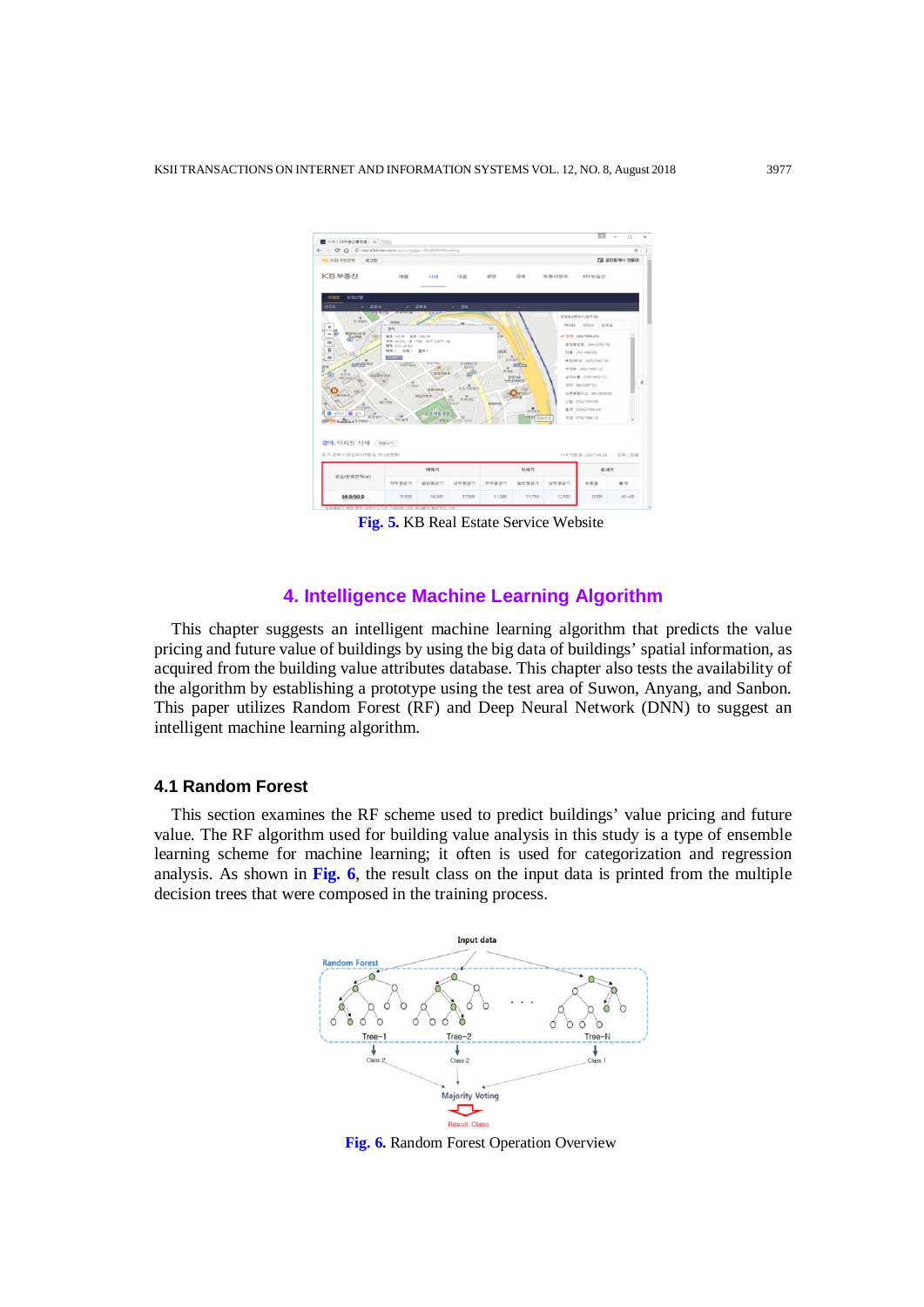The RF algorithm consists of a 'learning phase' that constitutes multiple decision trees and a 'test phase' that classifies the input vector and predicts the outcome. A forest composed of N number of decision trees is formed through the learning phase. When the test data come in, the final outcome is drawn through the voting of an outcome in each tree.

RF has the following competitive advantages compared to other classification algorithms: high accuracy, fast learning speed and testing, ability to process multiple variables without variable deletion, excellent generalization performance through randomization, and multiple class algorithm attributes.



**Fig. 7.** Random Forest-based Value Analysis Overview

**Fig. 7** provides a conceptual map of the value analysis. For the value analysis of buildings, we obtain the RF using rank, which is based on well-known building information (physical attributes, accessibility, and surrounding environment information) as well as price per pyeong. We begin by entering a certain building's information requiring value analysis. After the learning process, the rank of the relevant building is drawn, and the users can determine whether the relevant building is overvalued or undervalued. The user makes this determination by comparing the actual rank and the test outcome rank.

RF-based building value analysis involves a total of six phases. **Fig. 8** illustrates the flow for processing a value analysis.



**Fig. 8.** Random Forest-based Value Analysis Operation Flowchart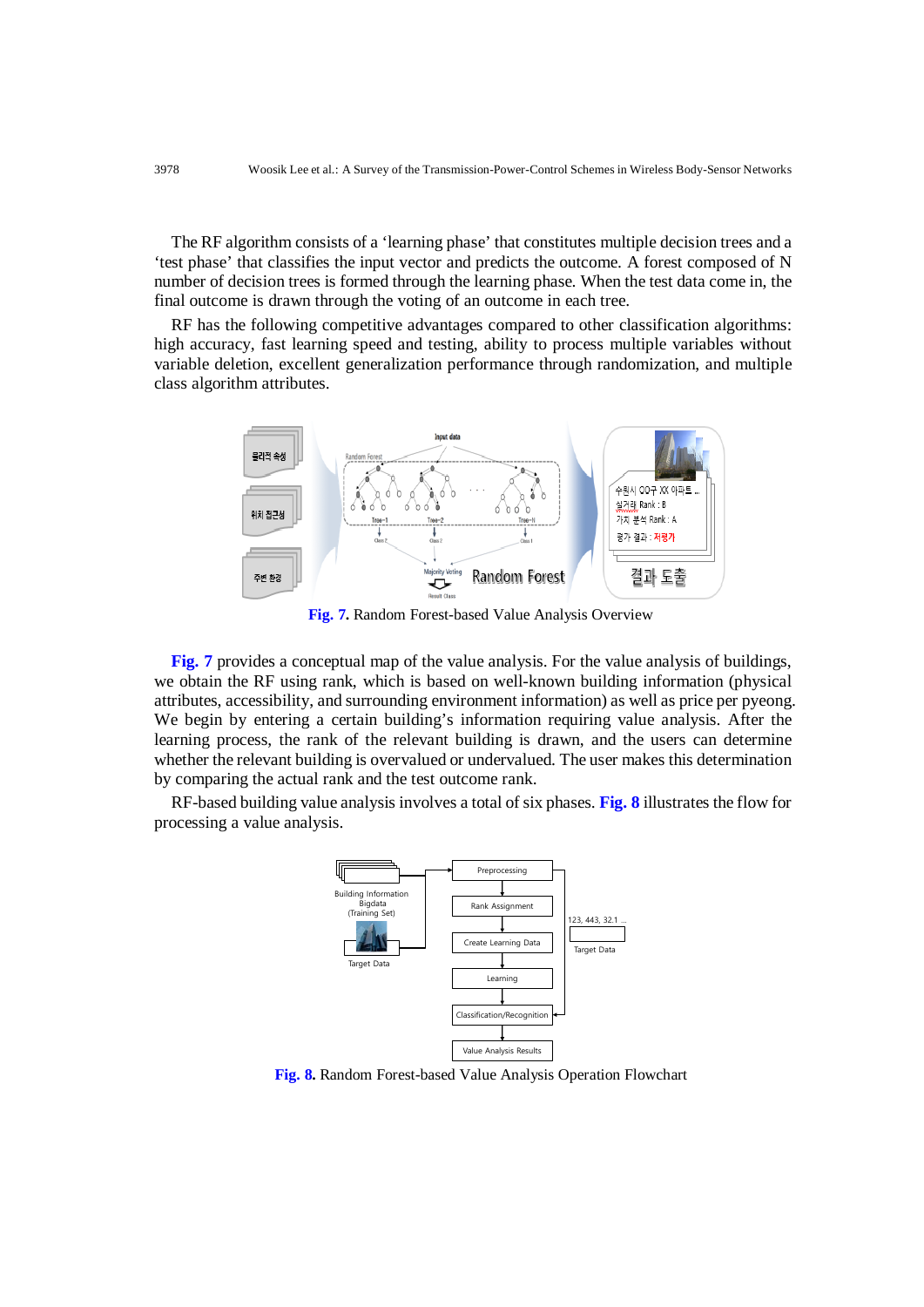A textual explanation of each phase follows below.

In the pretreatment phase, building information (attributes) is extracted for the RF learning from the spatial information data (training set) used for the learning process. **Table 7** summarizes the building information used for the RF learning.

| Category of value attribute<br>information | Use value attribute information                                                                                                                                                                                                           |
|--------------------------------------------|-------------------------------------------------------------------------------------------------------------------------------------------------------------------------------------------------------------------------------------------|
| Physical attribute (14)                    | Pyeong type, road name address underground code, No. of<br>stories, floor area ratio, deterioration level, total number of<br>households, brand, walking time to primary school, and No. of<br>households per pyeong in the complex $(5)$ |
| Location accessibility (5)                 | Entry time to Gangnam (downtown), walking time to subway<br>station, No. of bus stops, distance to bus stop, accessibility to IC                                                                                                          |
| surrounding<br>environment<br>(10)         | Distances to general hospital, supermarket, department store,<br>public office, McDonald's, Starbucks, rental apartment,<br>crematorium, detention center/prison, brothel, and food recycle<br>facility                                   |
| Value analysis criteria (1)                | Rank based on price per pyeong                                                                                                                                                                                                            |

**Table 7.** Attribute information for RF learning

In the value rank assignment phase, value rank is assigned based on the price per pyeong of each building. The value rank is used as Class in RF, which becomes a criterion that determines the outcome of the value analysis.

In the learning data creation phase, learning data for the RF constitution is created by using building information extracted in the pretreatment phase and the relevant building's rank.

In the learning phase, the RF is created by using the learning data created from the previous phase. The RF learning outcome is presented below.

RF is composed of N number of trees designated by the user, and each decision tree is created by using 70% of the learning data, randomly selected from the entire learning dataset.

In the classification/recognition phase, value rank is drawn by using the data of a building whose value will be evaluated as RF input. The data used for the test is composed identically to the learning data. The final result of the value evaluation can be obtained by comparing the actual rank of the building and the one drawn from the RF.

The value analysis outcome phase visualizes the outcome extracted in the classification/recognition phase and provides it to the service users.

RF implementation can be divided into two steps: main flow and sub flow. The "main flow" refers to the whole forest building process and the "sub flow" refers to the process of creating one decision tree.

In the main flow, the data subset used for each tree creation is randomly selected, and tree creation is repeated until satisfying the RF learning termination condition (the number of trees). In the tree creation phase, the brunch of tree proceeds in the direction that has the highest information gain among the attributes constituting the data subset. **Fig. 9** shows an overall flow chart of the RF implementation described above.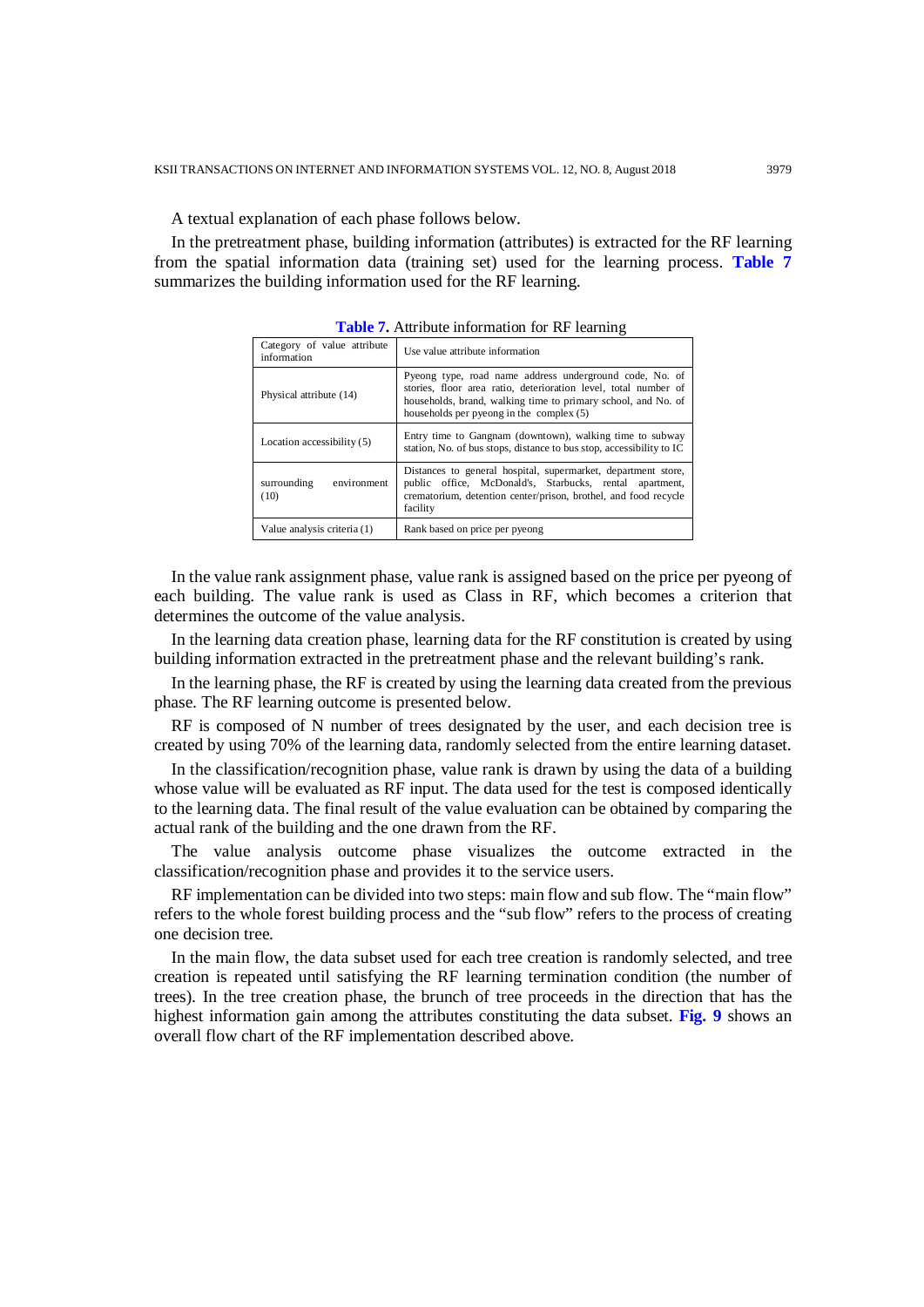

**Fig. 9.** Configuring the Random Forest Source Code Functionality

## **4.2 Deep Neural Network (DNN)**

This chapter examines a DNN scheme for predicting buildings' value pricing and future value. The DNN algorithm used for the building value analysis is an inference algorithm in machine learning that uses a neural network structure composed of an input layer, output layer, and hidden layer. DNN is characterized by neurons that exist on each layer and are connected to all neurons on the output layer.

The DNN algorithm can be composed in three phases: the network constitution phase, the training phase, and the inference phase. The network composition phase determines the number of classes that constitute the whole network and the number of neurons in each class. The training phase searches for the values of optimal inference by updating the weight value that exists between each class. Finally, the inference phase draws the most optimal outcome by using the model developed in the training phase.

As shown in **Fig. 10**, DNN implementation begins by calling on the setting data to establish DNN. DNN setting data can determine the path, maximum epoch, learning rate, batch size, loss type, data composition ratio, and maximum fold. The DNN network is established based on this setting data. The composition differs according to the number of network classes and the number of neurons for each class at the time of network establishment. Once the network establishment is completed, training data is extracted. The composition depends on the data composition ratio of the setting data at the time of training data extraction. For example, if the data composition ratio is 20%, training data becomes 80% and test data becomes 20%. Implementation of training and inference is repeated up to the maximum fold according to the number of folds.

**Fig. 11** summarizes the learning procedure of DNN. In the first phase, a part of the training data is randomly brought and trained in a mini-batch. The slope is computed in the next phase, with the slope of each weight mediation variable being obtained for the purpose of reducing the loss function value. The loss function is used as an index indicating the 'poorness' of the neural network's performance. In the third phase, the mediation variables are updated. For the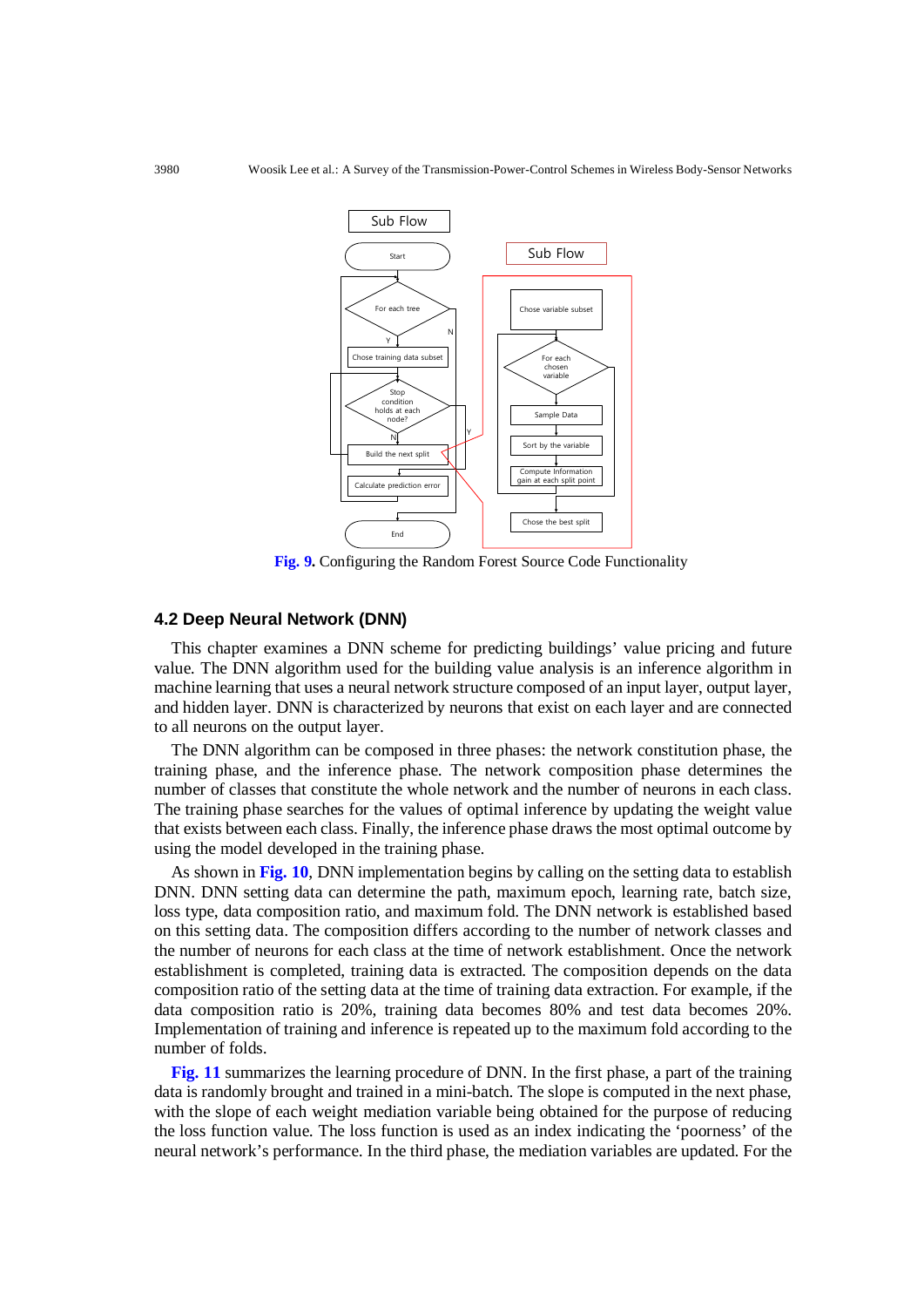DNN of building value attributes, we updated the mediation variables by using an Adam scheme, which combines momentum and AdaGrad. It holds an advantage in that it supports efficient exploration of the mediation variable space and corrects hyper parameter bias.



**Fig. 10.** Components and flows of FCN implementations



**Fig. 11.** Step 4 where FCN is performed

The level of movement is determined by obtaining the slope W for finding the  $F(x)$  in the building value analysis. As shown in **Fig. 12**, the smaller the W value, the longer it takes to access to the optimal point. On the contrary, a large W value makes approaching the optimal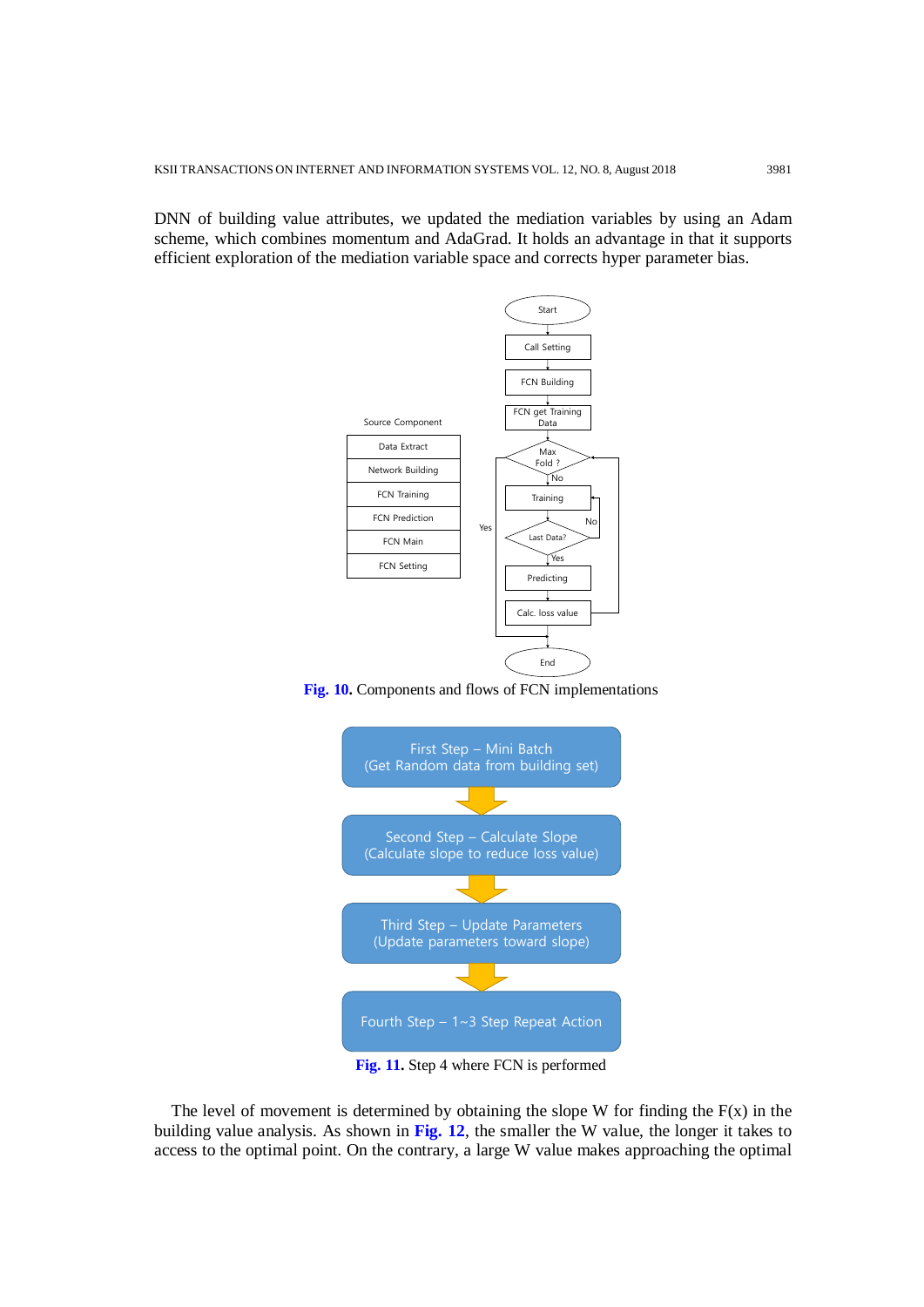point faster, but it has the disadvantage of low accuracy, a factor called the 'learning rate' in DNN. In general, the most appropriate learning rate is chosen following diverse experiments. We began by manually ascertaining that 0.0005 is an appropriate value. Then, we searched for the optimal learning rate through an experiment using parameters between 0.00001-0.0009.



**Fig. 12.** Example of w Value Access by Learning Rate

The large size of the data from Suwon, Anyang, and Gunpo made possible implementation of training by cutting the data into mini batch sizes.

To analyze DNN outcomes in this paper, we proceeded with the experiment by creating divisions of two types, class and cost. Class consists of 0-7 phases and Cost refers to the actual measured price of the relevant building. Here, we implemented class analysis after classification according to the actual value and predicted value. For this research, we developed three categories: match, high, and low. These categories are detailed below.

1) Match: when the actual value is equal to the predicted value.

2) High: when the actual value is higher than the predicted value.

3) Low: when the actual value is lower than the predicted value.

As shown in **Fig. 13**, we analyzed accuracy by applying the models developed in Suwon, Gunpo, and Anyang through cross layer application.



**Fig. 13.** Example of using Cross Layer to predict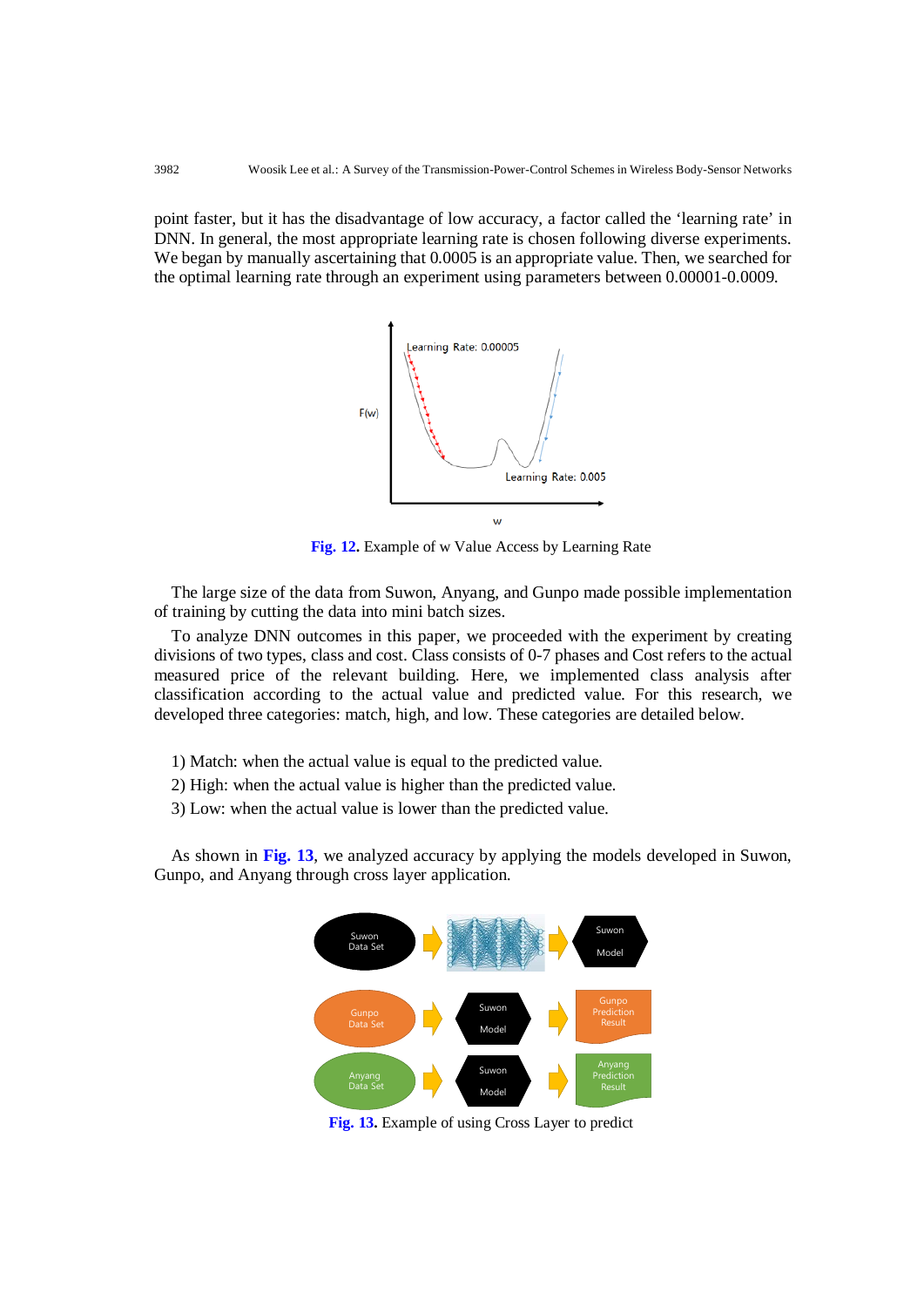## **5. Experiment**

This chapter establishes a prototype targeting the test area of Suwon, Anyang, and Gunpo. The chapter then evaluates its availability using the intelligent machine learning algorithm presented in Chapter 4, which predicts buildings' value pricing and future value.

#### **5.1 Experimental Environment**

This section describes the experimental environment for predicting buildings' value pricing and future value.

In cases with no building data, we used the following scheme to prevent the loss of training data. If there existed value determination data for a pyeong type in the same building within a 10% range of the pyeong type, we used the same value determination data to fill in the missing data. If not, we altered the building data such that the values became zero. The training data was composed after excluding data with a zero value for the building. **Table 8** shows the total number of real estate datasets.

|                                 | Suwon | Gunpo | Anyang |
|---------------------------------|-------|-------|--------|
| No. of original<br>data         | 46191 | 16101 | 22860  |
| No. of space<br>and filled data | 12450 | 2031  | 3222   |
| No. of zero                     | 4491  | 1254  | 1875   |
| Final file                      | 41700 | 14847 | 20985  |
|                                 |       |       |        |

**Table 8.** Number of the modified real estate data sets

For DNN, the network was established by dividing it into three regions: Suwon, Anyang, and Gunpo. The layer of each network was in a fully-connected form where all input nodes were connected to all output nodes. Here, the dataset was trained using 20% of the sample data and 80% of the training dataset. DNN requires the optimal learning rate, epoch, and network layer numbers. Hence, it was necessary to search for appropriate training data parameters using experiments based on diverse scenarios. We first manually searched for the parameters broadly before specifically searching for specific parameters with script files. Finally, we conducted an experiment by applying the training data to find the optimal parameter values.

**Table 9** shows the feature set for creating the training dataset for the DNN-based building value analysis.

| Item<br>name<br>(English) | Item name (Korean)                          | Item<br>name<br>(English) | ີ<br>Item name (Korean)            |
|---------------------------|---------------------------------------------|---------------------------|------------------------------------|
| P1                        | Pyeong type                                 | L3                        | Distance to subway station         |
| P <sub>10</sub>           | address<br>Road<br>name<br>underground code | L4                        | within<br>No. of bus stops<br>200m |
| P <sub>14</sub>           | No. of stories                              | L <sub>5</sub>            | Distance to the bus stop           |
| P17                       | floor area ratio                            | N1                        | Distance to general hospital       |
| P <sub>18</sub>           | Deterioration level                         | N <sub>2</sub>            | Distance to supermarket            |
| P19                       | Total No. of households                     | N <sub>3</sub>            | Distance to department store       |
| P <sub>20</sub>           | No. of households of 20<br>pyeong           | N <sub>4</sub>            | Distance to park                   |

**Table 9.** Column definition of the FCN training data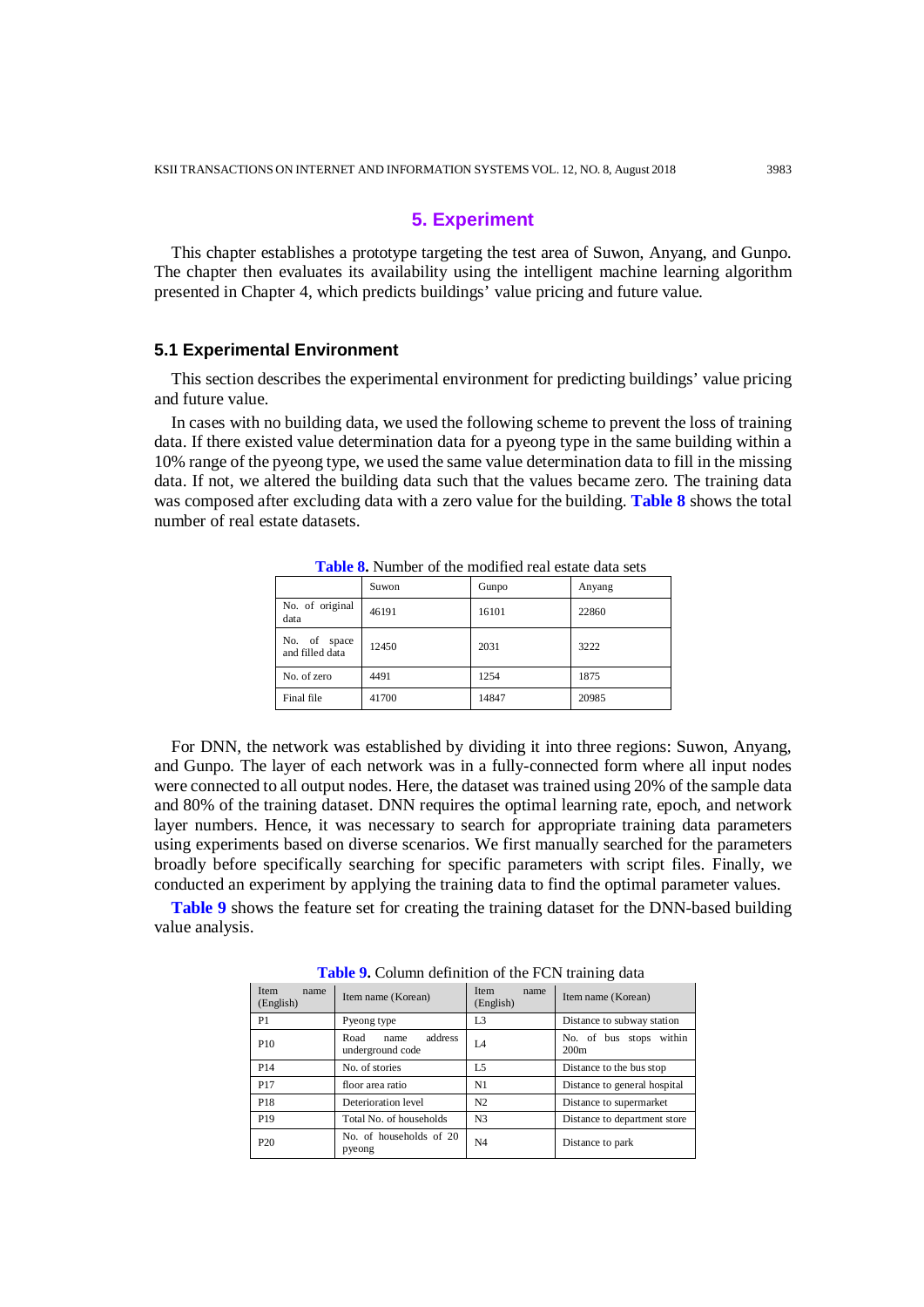| P <sub>21</sub> | No. of households of 30<br>pyeong           | N <sub>5</sub>  | Distance to public office.           |
|-----------------|---------------------------------------------|-----------------|--------------------------------------|
| P <sub>22</sub> | No. of households of 40<br>pyeong           | N <sub>6</sub>  | Distance to McDonald's               |
| P <sub>23</sub> | No. of households of 50<br>pyeong           | N7              | Distance to Starbucks                |
| P <sub>24</sub> | No. of households of 60<br>pyeong           | N8              | Distance to rental apartment         |
| P <sub>25</sub> | No. of households of 60 or<br>larger pyeong | N9              | Distance to crematorium              |
| P <sub>26</sub> | Latitude                                    | N10             | Distance to detention center         |
| P <sub>27</sub> | Longitude                                   | N <sub>12</sub> | Distance to food recycle<br>facility |
| L1              | Entry time to Gangnam                       | Rank            | Brand value of the building          |
| L <sub>2</sub>  | Distance to Expressway<br>IC                | Cost            | Building price                       |

As shown in **Fig. 14**, we separated the training data column such that the training set became 80% and the test set became 20%.

| Original Data Set |
|-------------------|
|-------------------|

| Training Set | Test Set |
|--------------|----------|

**Fig. 14.** Schematic diagram of the training data

We partitioned the test into five to test all the data that exist in the original dataset. There was no overlapping data for any test set.

The original dataset in one-hot encoding form was set as false, storing the values from 0 to n. One-hot encoding form refers to a sequence that has 0 for all the elements except for the elements that indicate the correct answer. For example, the sequence [0,0,0,0,1] has 0 for all elements except for one. If the one-hot encoding is false, the label in numerical values other than 1, such as '3' or '2,' can be stored. **Fig. 15** shows the dataset that is partitioned into five.



**Fig. 15.** Data set consisting of 5 for training data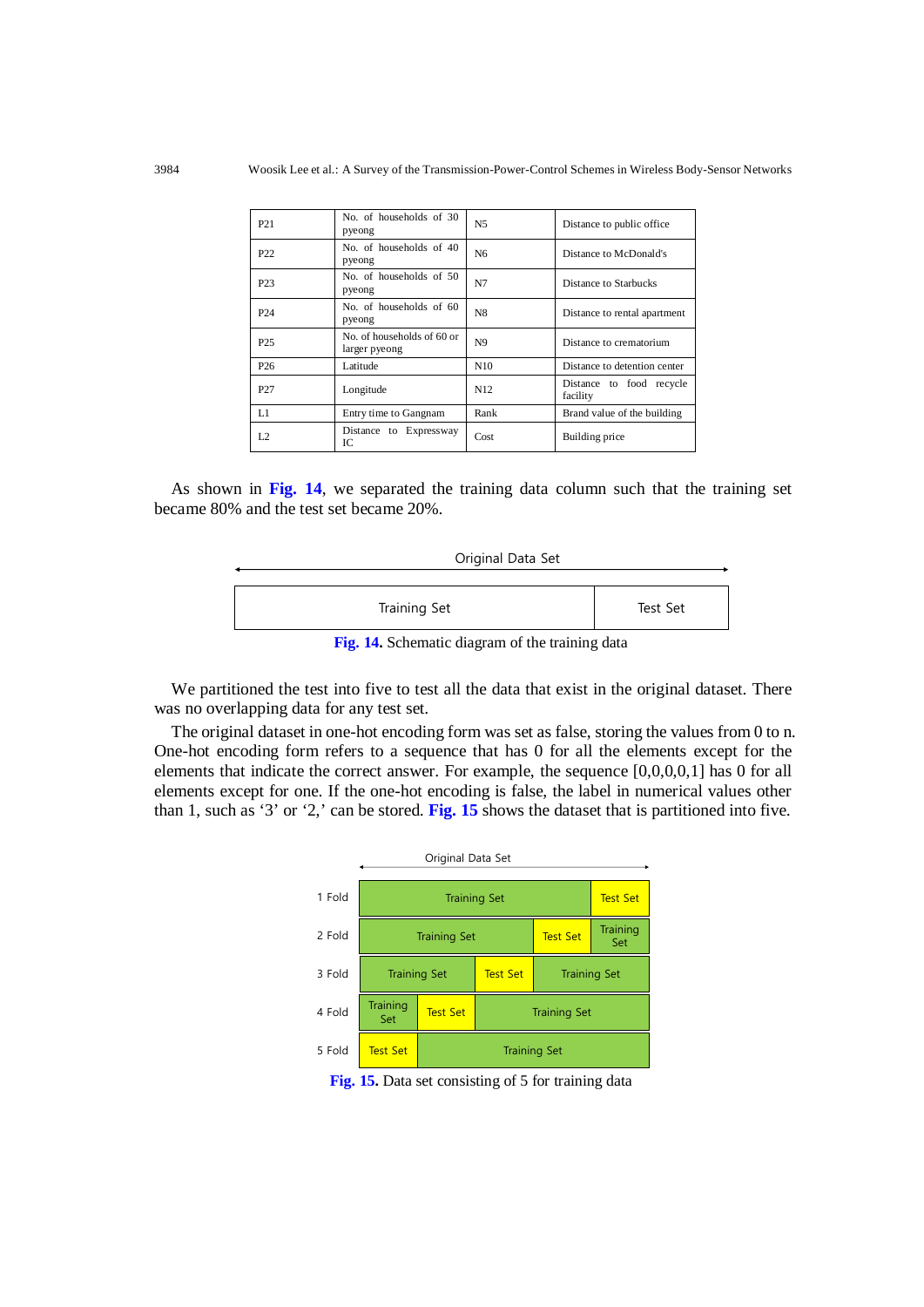By applying each dataset to the model, we created the data file with columns shown in **Table 10**. We made the building address by combining the items in the P4, P6-1, and P7 columns. The latitude and longitude of each building also was extracted from the P28 and P29 columns. We present the actual price or brand value of each building in the next column, and the final column shows the inference value obtained by applying the dataset to the model.

| Item name (English)       | Item name (Korean)                                             |
|---------------------------|----------------------------------------------------------------|
| P4                        | Legal dong name                                                |
| $P6-1$                    | Building name (spatial information)                            |
| P7                        | Building No.                                                   |
| P <sub>28</sub>           | Location information (latitude)                                |
| P <sub>29</sub>           | Location information (longitude)                               |
| Real<br>Cost or Rank      | Actual building brand or<br>Building price                     |
| Inference<br>Cost or Rank | Building brand or<br>building price inferred<br>from the model |

**Table 10.** Column definition of the results after data set applied to the model

#### **5.2 Experimental Analysis**

To predict buildings' value pricing and future value, this section tests the availability in a pilot region, including Suwon, Anyang, and Gunpo, based on the experimental environment established in Section 5.1. Here, the RF and DNN machine learning algorithms explained in Chapter 4 are used for the availability test. The experiment proceeded by distinguishing between the same region and the different region.

**Table 11** shows the results of the same region availability test, which analyzes the match between the actual value and the predicted value; in this case, it is the same in Suwon-Suwon, Gunpo-Gunpo, and Anyang-Anyang regions. The experimental outcome shows that RF predicts approximately 5-7% more accurately compared to DNN overall. The difference is largest in the case of predictions in Gunpo. Both algorithms demonstrated the most accurate predictions in Suwon.

|            | Suwon  | Gunpo  | Anyang |
|------------|--------|--------|--------|
| <b>RF</b>  | 90.72% | 82.52% | 80.11% |
| <b>DNN</b> | 86.55% | 75.58% | 75.89% |

**Table 11.** Verification of Same Region Validity (Match)

**Table 12** shows the same region availability test, in the case of high, where the actual value is higher than the predicted value. It indicates that the Anyang region has a higher predicted value than other regions overall. The DNN algorithm evaluates the Suwon region higher than the Gunpo region, which differs from the RF algorithm.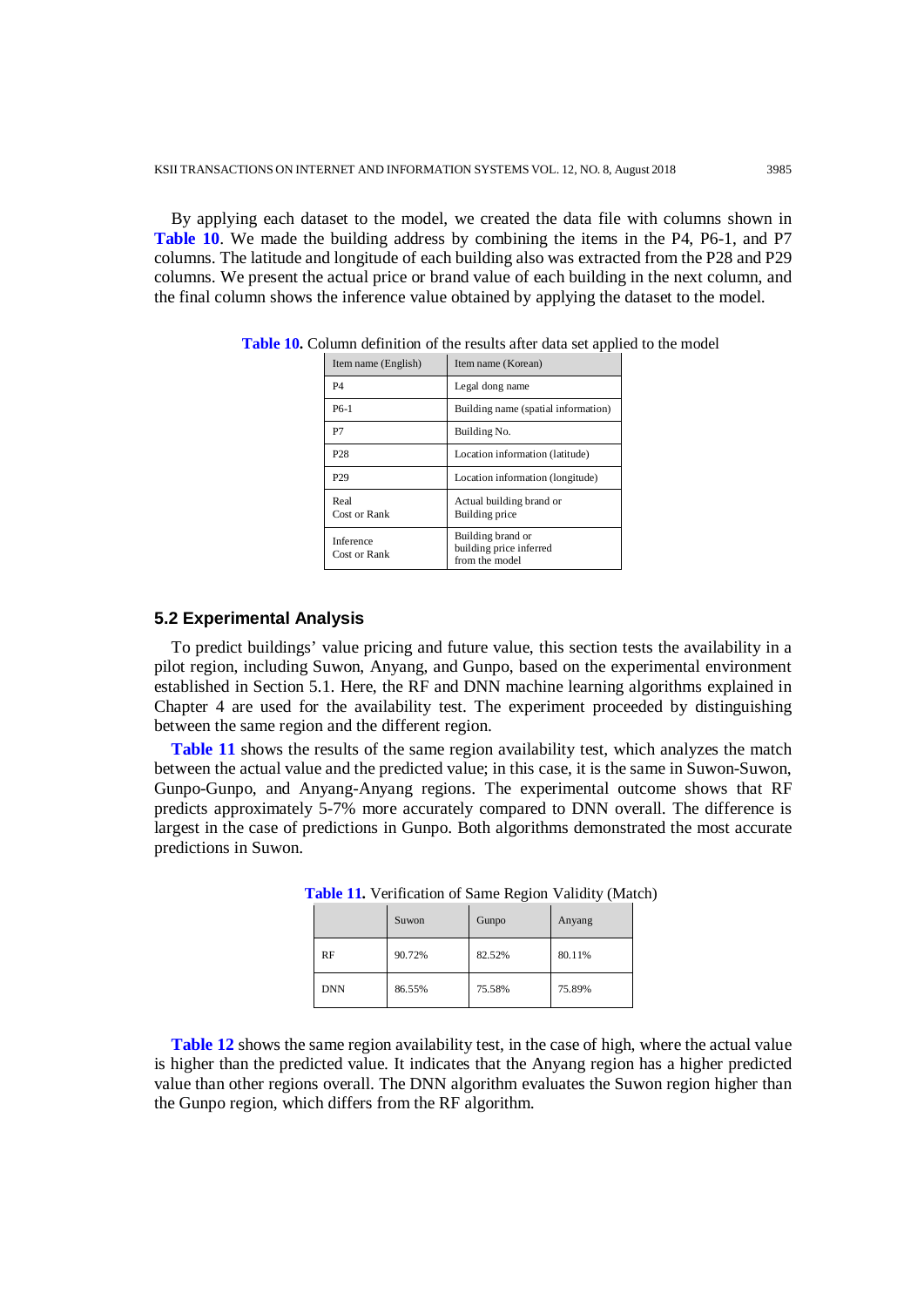|            | Suwon | Gunpo | Anyang |
|------------|-------|-------|--------|
| RF         | 3.57% | 5.17% | 7.95%  |
| <b>DNN</b> | 6.99% | 5.46% | 10.39% |

**Table 12.** Verification of Same Region Validity (High)

**Table 13** shows the same region availability test in case of low, where the actual value is lower than the predicted value. Both the RF and DNN give the lowest prediction values in the Gunpo region, which differs from the Suwon region. Similar to the high case, compared to DNN overall, RF demonstrates fewer instances in the low case where the predicted value is lower than the actual value.

|            | Suwon | Gunpo  | Anyang |
|------------|-------|--------|--------|
| RF         | 5.71% | 12.31% | 11.94% |
| <b>DNN</b> | 6.46% | 18.96% | 13.72% |

**Table 13.** Verification of Same Region Validity (Low)

**Table 14** shows the match case, where the actual value equals the predicted value in Gunpo and Anyang regions by using the Suwon model. Both the RF and DNN evaluate building values in Anyang higher than in Gunpo. RF has superior prediction rates for Gunpo, while DNN provides better predictions for Anyang.

|            |        | $\sim$ 1.1. Configuration of Different Region Tunday (button |  |
|------------|--------|--------------------------------------------------------------|--|
|            | Gunpo  | Anyang                                                       |  |
| RF         | 19.67% | 32.32%                                                       |  |
| <b>DNN</b> | 17.39% | 33.88%                                                       |  |

**Table 14.** Verification of Different Region Validity (Suwon Model)

**Table 15** shows the match cases in the Suwon and Gunpo regions by using the Anyang model. Different from the Suwon model, the DNN algorithm provides better prediction rates than RF in the case of the Anyang model.

**Table 15.** Verification of Different Region Validity (Anyang Model)

|            | Suwon  | Gunpo  |
|------------|--------|--------|
| RF         | 31.26% | 23.42% |
| <b>DNN</b> | 44.65% | 34.70% |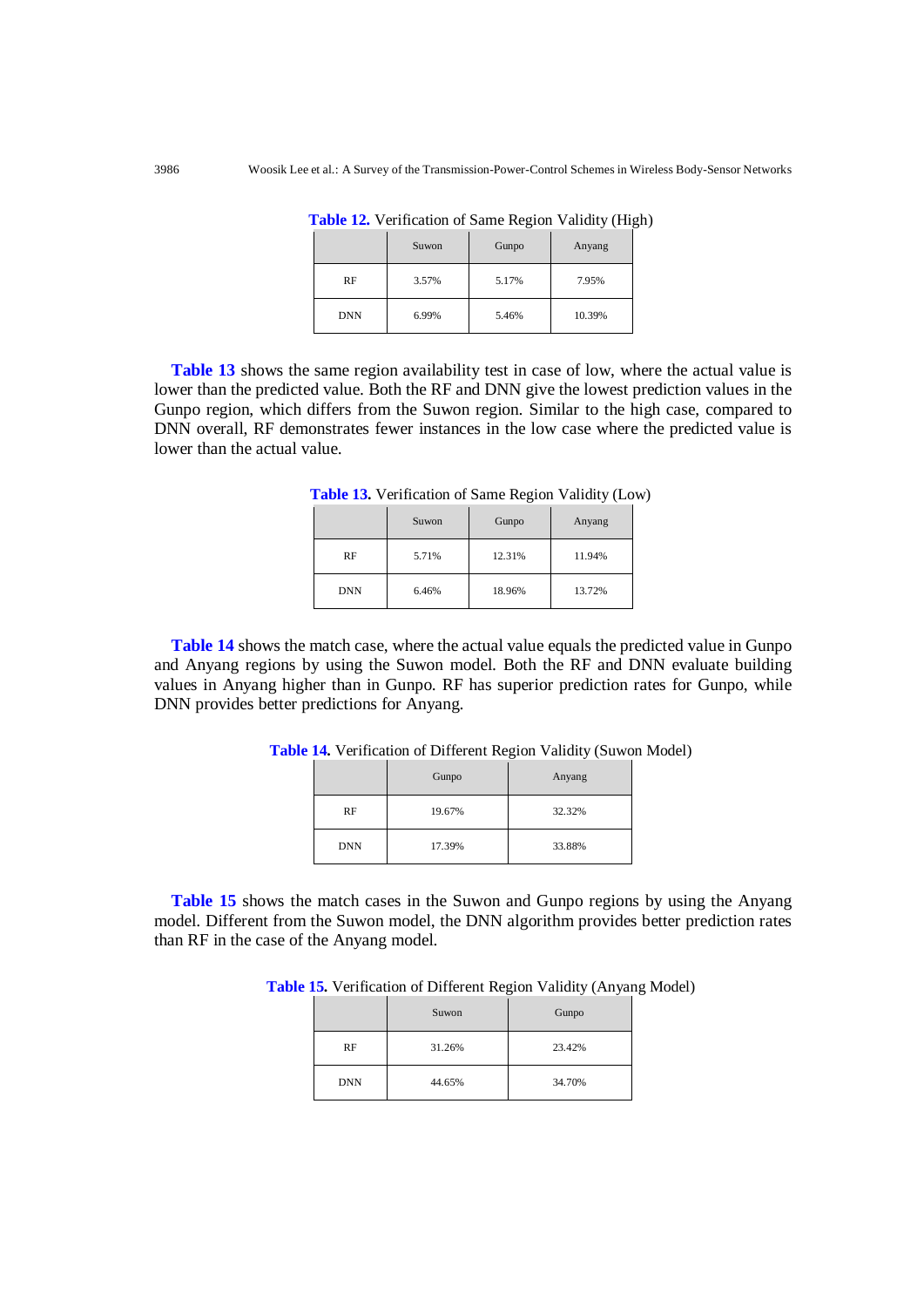**Table 16** shows the match cases in the Suwon and Anyang regions by using the Gunpo model. The Gunpo model shows a completely different outcome than the Anyang model. Overall, the RF experimental outcome shows more accurate prediction rates than the DNN experimental outcome. The difference in accuracy is approximately 17% in the case of Suwon.

|            | Suwon  | Anyang |
|------------|--------|--------|
| RF         | 30.36% | 21.76% |
| <b>DNN</b> | 13.92% | 19.08% |

**Table 16.** Verification of Different Region Validity (Gunpo Model)

After testing availability in the same region, the experimental results above imply that the RF scheme delivers approximately 4.5% better performance than the DNN scheme overall. When applied in different regions, both the RF and DNN schemes show a maximum performance below 50%. In terms of the performance, DNN performed better in the case of the Anyang model and RF was superior in the case of the Gunpo model.

Through the experimental outcome, we confirmed that the machine learning model can predict building values with an accuracy of over 80%. We also were able to demonstrate that the superior algorithm differs depending on the region.

Therefore, machine learning based building value prediction is realistic, and it is expected that better results will be obtained if various tuning and data refinement are added a little more.

## **7. Visualization Prototype**

This chapter presents a solution for visualizing the prototype so that general users can effectively use buildings' value rankings and value pricing, as predicted by the intelligent machine learning.

Our visualization service for building value analysis includes 'search by value' and 'search by difference (difference of the value).' The search results can be displayed by housing complex unit or by apartment building.

The color of the marker shown on the screen differs depending on the search scheme. **Fig. 16** shows the marker color information. In the case of a search by value, the color is determined by the test result value from the learning model. In the case of a search by difference, the color is determined by the size of the difference between the test results based on the learning model and the actual value.



**Fig. 16.** Marcker Color Information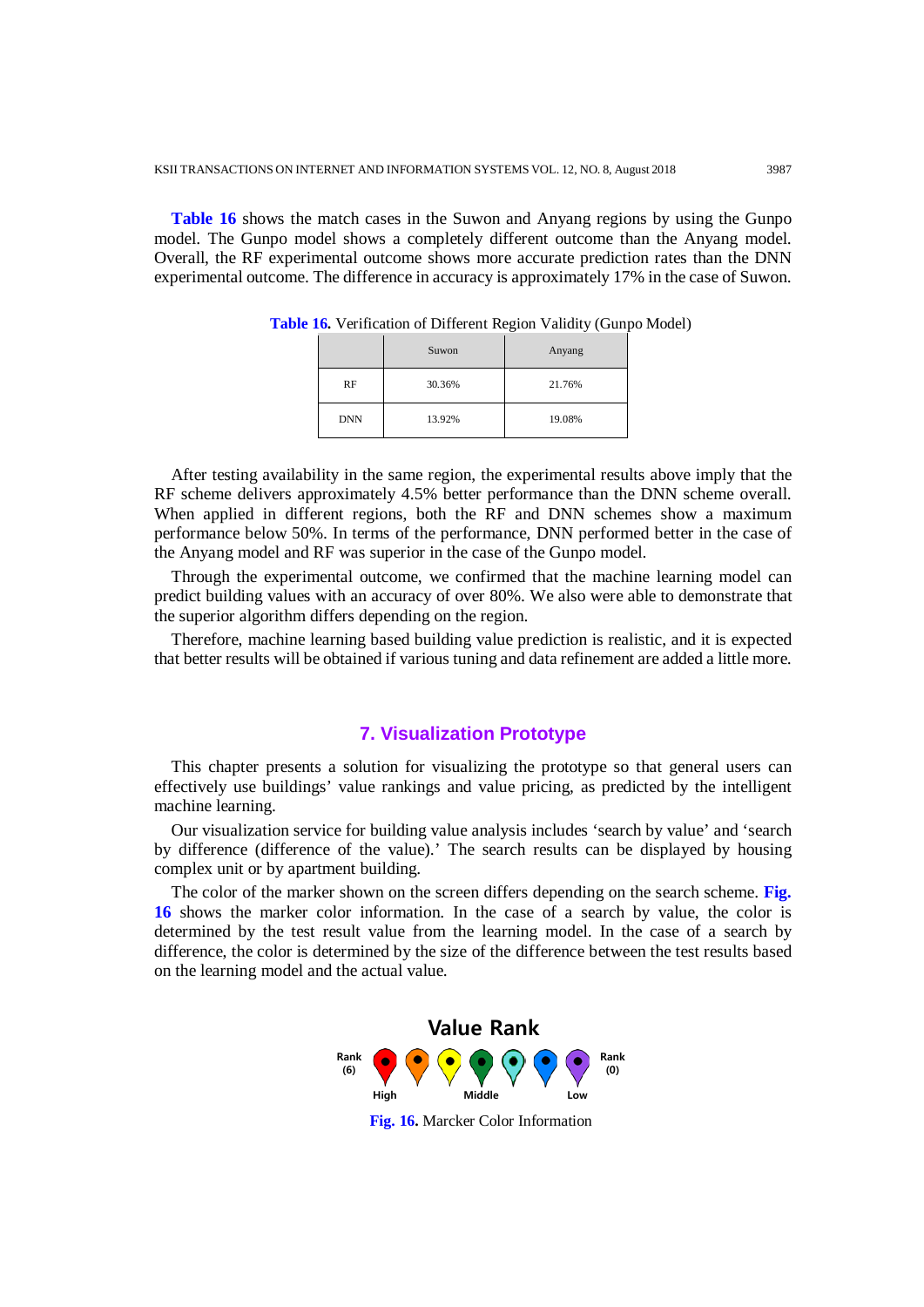When a user searches by value, the results of the search appear based on the predicted rank, the test result obtained from the selected learning model. In exceptional cases, the actual value rank of the relevant region is used for the search result. This situation occurs when the actual value is assigned to the learning model. **Fig. 17** depicts a screen showing a search by value, and the text below describes the components of the screen.

[1] Visualization map: shows the search result

[2] Marker information: shows the address of the relevant building and value rank when the marker is clicked

[3] Selected attribute information: shows the selected learning, test city, and unit search range

[4] Search city setting: selects the learning and test city

[5] Unit range setting: selects the search range of the unit (min, max)



**Fig. 17.** Search by value attribute screen

The search by difference function displays the search results based on the difference between the actual value rank of the relevant region and the predicted rank that comesresulting from the test result of the relevant region using the selected learning model. **Fig. 17** depicts the screen that showings the search by difference function, and the text. bBelow describes the components of the screen.

[1] Visualization map: shows prints the search result

[2] Marker information: prints the address of the relevant building and value score when the marker is clicked

[3] Selected attribute information: prints the selected attribute and unit search range

[4] Search condition: selects value attributes and the range of the unit (min, max)

[5] Weight condition: assigns search weight by attributes

The visualization service forof the building value attributes includes search by price per m<sup>2</sup> and search by value attributes (physical attributes, accessibility, and surrounding environment). Each search scheme is composed such that the search results can be expressed in complex units and apartment building units.

The user interface for of the web screen is composed of a default screen, search by price per m^2, and search by value attributes. **Fig. 18** shows the screen forof searching by value attributes.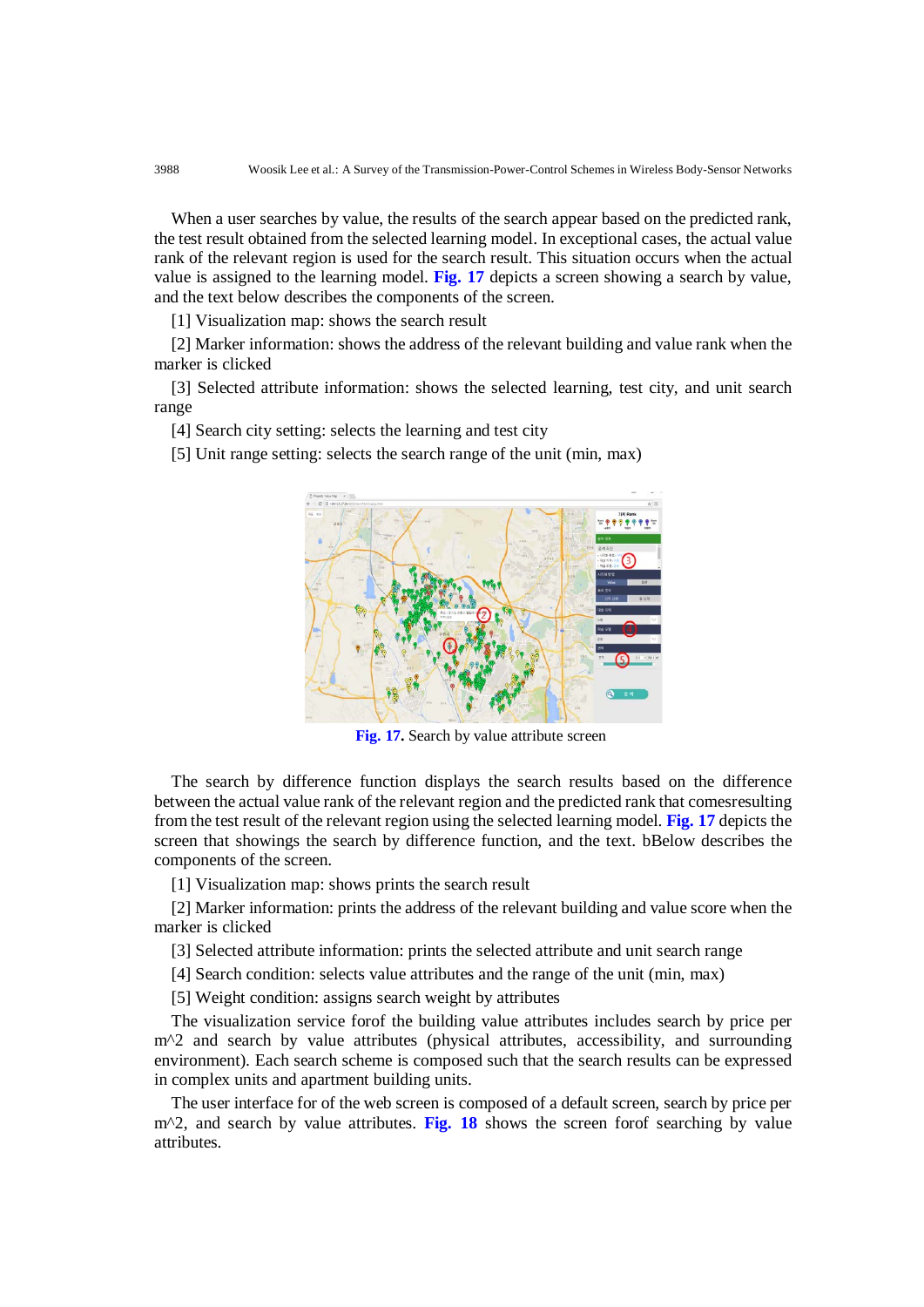

**Fig. 18.** Search by difference attribute screen

Therefore, the machine learning based prediction UI/UX will be very useful in terms of the building consumers. If the input data and UI/UX are more improvement, this system gives more information to consumers before buying buildings.

### **8. Conclusions**

National organizations, local governments, and public institutions have recently released accumulated data from a variety of fields, including education, health and medical services, public administration, social welfare, and science and technology. This opening has catalyzed the creation of new businesses and jobs that make use of such data. In this paper, data regarding building value attributes were obtained by integrating recently released public data. This study implemented an objective and quantitative analysis regarding the value of real estate buildings by applying the RF and DNN scheme to the fabricated data set. In the experimental results, the RF scheme showed better performance than the DNN scheme. However, both the RF and the DNN scheme showed performance below 50% when the model of one region was applied to the other region.

## **References**

- [2] Real Estate Transaction Management System, [Article \(CrossRef Link\)](http://rtms.molit.go.kr/)
- [3] Korea Appraisal Board, [Article \(CrossRef Link\)](http://www.r-one.co.kr/)
- [4] Real Estate 114, [Article \(CrossRef Link\)](http://www.r114.com/service/katlas)
- [5] Wise Net, [Article \(CrossRef Link\)](http://www.weiznet.co.kr/)
- [6] Naver Real Estate, **Article (CrossRef Link)**
- [8] LOBIG, [Article \(CrossRef Link\)](http://www.lobig.co.kr/)
- [9] HUD, [Article \(CrossRef Link\)](http://data.hud.gov/)
- [10] UK Government services and information[, Article \(CrossRef Link\)](http://www.gov.uk/)
- [11] Japan Real Estate Institute, [Article \(CrossRef Link\)](http://www.reinet.or.jp/)

<sup>[1]</sup> Onnara Real Estate[, Article \(CrossRef Link\)](http://www.onnara.go.kr/)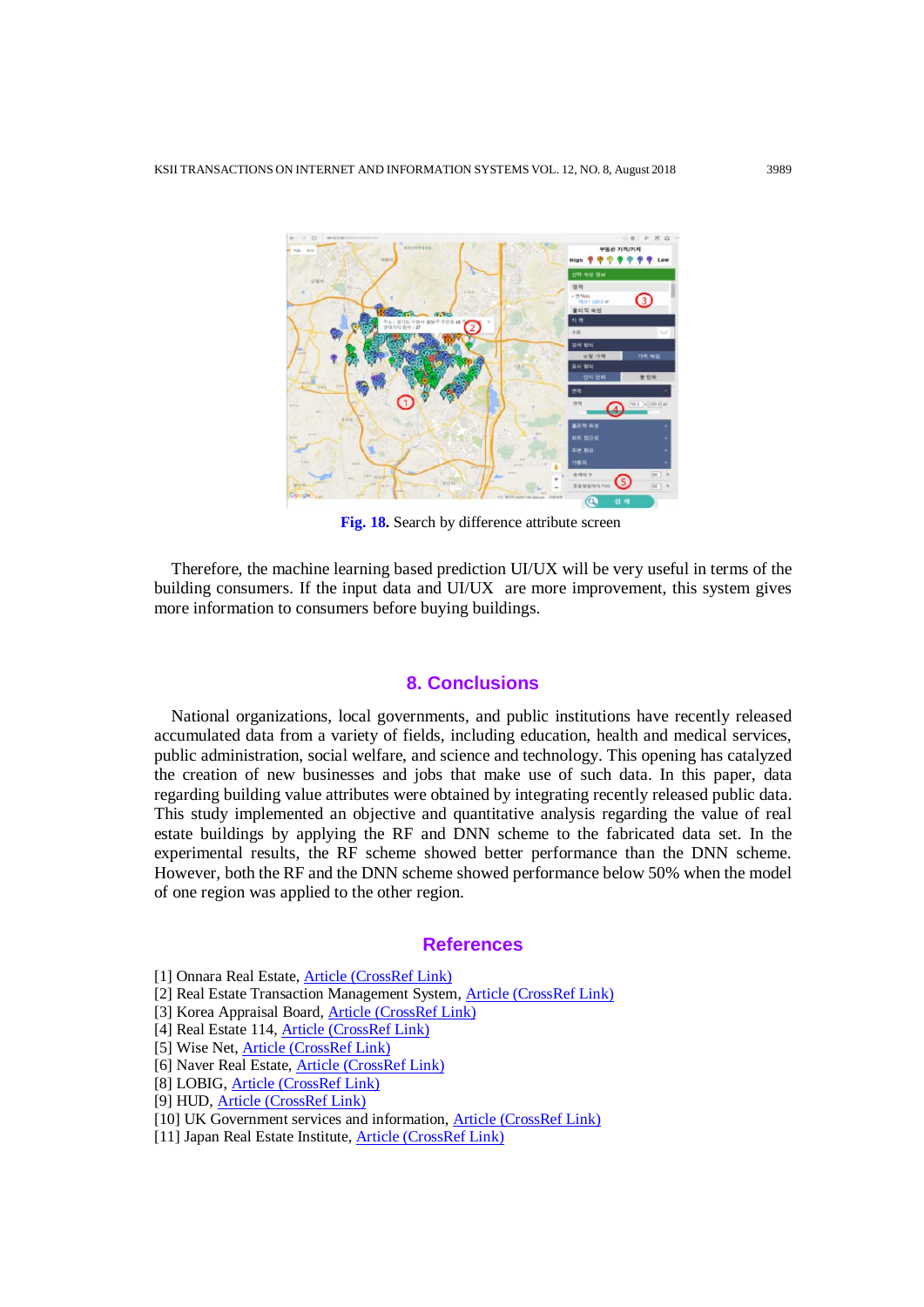- [12] Sang-koo Kang, "Public Information DB Open Space Platform for Information Integration and Integration," *Real Estate Focus*, May 2016[. Article \(CrossRef Link\).](https://www.kab.co.kr/kab/research/archive/03periodical01List.jsp)
- [13] Jae-heon Sim, "A Study on the Estimation of Real Estate Value Using Machine Learning Algorithm," *Real Estate Focus*, Sep. 2016. [Article \(CrossRef Link\).](https://www.kab.co.kr/kab/research/archive/03periodical01List.jsp)
- [14] Young-im Cho, "Big data-based artificial intelligence using real estate and its prospects," *Real Estate Focus*, Sep. 2016[. Article \(CrossRef Link\).](https://www.kab.co.kr/kab/research/archive/03periodical01List.jsp)
- [15] Won-Gu Jung, "A Study on Prediction of Apartment House Price Index Using Artificial Neural Network," *Housing Research*, Mar. 2007. [Article \(CrossRef Link\).](http://www.kahps.org/bbs/data01.html?ps_page=5)
- [16] Gyu-pil Yeon, "A Machine Learning Approach to Improve the Appropriateness of Standardized Housing Price," *Real Estate Research*, June 2015. [Article \(CrossRef Link\).](http://kiss.kstudy.com/thesis/thesis-view.asp?key=3342613)
- [17] Chang-ro Lee and Ki-ho Park, "Application of Machine Learning Model for Estimation of Apartment Price," *Journal of Korean Geographical Society*, Apr. 2016. [Article \(CrossRef Link\).](http://www.kgeography.or.kr/contents/bbs/bbs_content.html?bbs_cls_cd=002003001&cid=16051713242475&bbs_type=B)
- [18] Hwang-jong Seong, "Artificial intelligence era, realization of complex combination of real estate big data," *Real estate focus*, Apr. 2017. [Article \(CrossRef Link\).](https://www.kab.co.kr/kab/research/archive/03periodical01List.jsp)
- [19] Selenium HQ, [Article \(CrossRef Link\)](http://www.seleniumhq.org/)
- [20] PhantomJS[, Article \(CrossRef Link\)](http://phantomjs.org/)
- [21] Arch GIS, [Article \(CrossRef Link\)](https://www.arcgis.com/)
- [22] EDS Viewer, [Article \(CrossRef Link\)](http://blog.daum.net/prodori)



**Woosik Lee** received the B.S. degree in Computer Science from the Kyonggi University, Korea, in 2009, and the M.S. degree and the Ph.D. degree in the Computer Science from Kyonggi University in 2011 and 2016. In 2016, he was a research member of Korea Institute of Civil engineering and building Technology. In 2017, he was an assistant professor at the department of computer science, Kyonggi University, Korea. Since 2018, he has been a vice researcher at Social Security Information Service. His research interests include wireless systems, sensor networks, internet of things, and energy management protocols.



**Namgi Kim** received the B.S. degree in Computer Science from Sogang University, Korea, in 1997, and the M.S. degree and the Ph.D. degree in Computer Science from KAIST in 2000 and 2005, respectively. From 2005 to 2007, he was a research member of the Samsung Electronics. Since 2007, he has been a faculty of the Kyonggi University. His research interests include sensor system, wireless system, cloud computing, SDN, and mobile platform.



Yoon-Ho Choi is a faculty member at the School of Computer Science & Engineering in Pusan National University, Busan, Korea. He received his M.S. and Ph.D. degrees from the School of Electrical and Computer Engineering, Seoul National University, S. Korea, in Aug. 2004 and Aug. 2008, respectively. He was a postdoctoral scholar at Seoul National University, Seoul, S. Korea from Sep. 2008 to Dec. 2008 and in Pennsylvania State University, University Park, PA, USA from Jan. 2009 to Dec. 2009. He worked as a senior engineer at Samsung Electronics from May 2010 to Feb. 2012. He was a faculty member at the Department of Convergence Security in Kyonggi University from Mar. 2012 to Aug. 2014. He has served as a TPC member in various international conferences and journals. His research interests include Deep Packet Inspection (DPI) for high-speed intrusion prevention, mobile computing security, vehicular network security for realizing secure computer and networks.